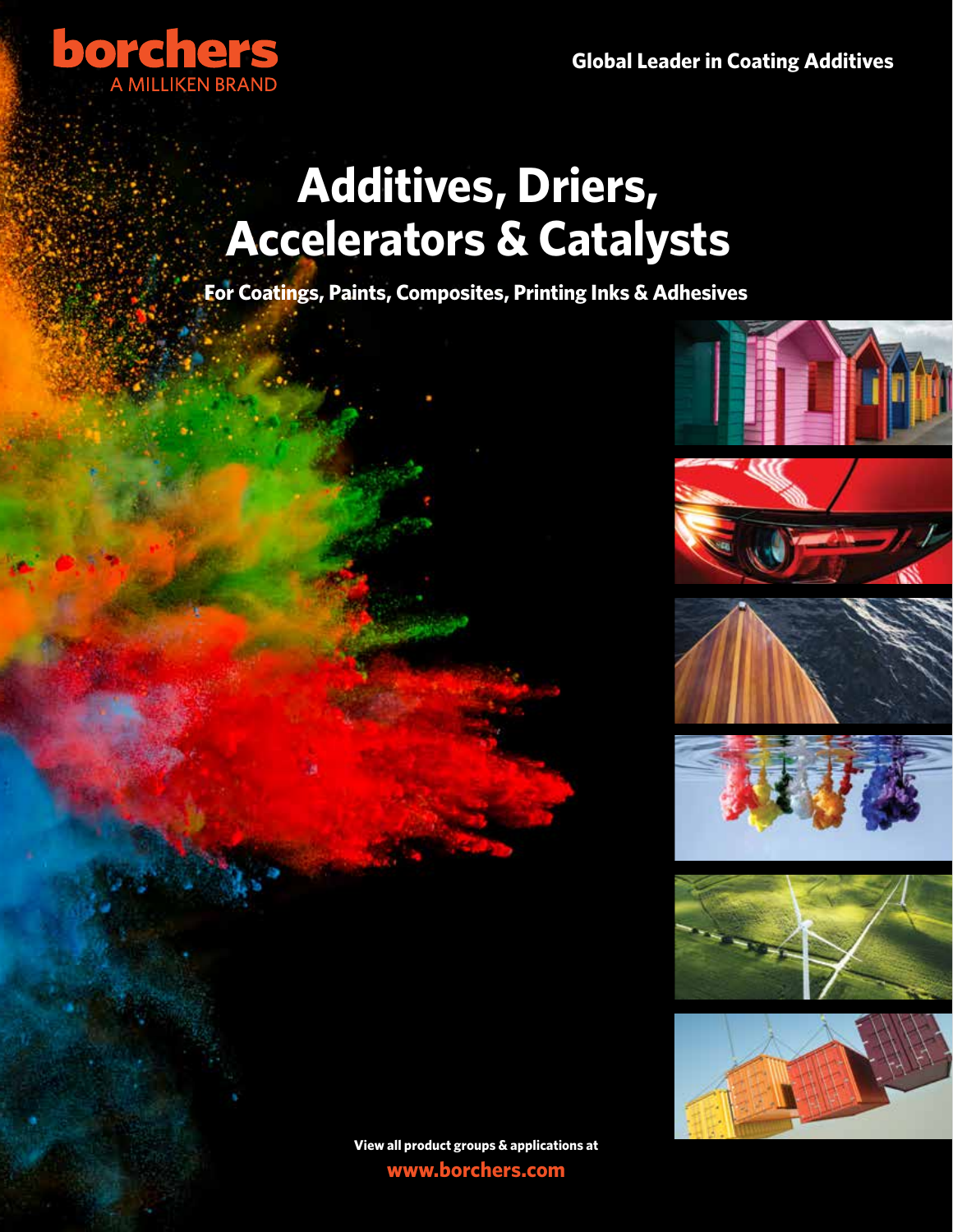## **HIGH-PERFORMANCE COBALT REPLACEMENT SOLUTIONS**

Borchi® OXY-Coat and Borchi® Dragon are lines of cobalt-free curing additives for all types of oxidatively drying resin systems. Benefits include improved drying and non-yellowing performance compared to conventional driers. Borchi® OXY-Coat extends the coatings season window by providing consistent curing performance in all weather conditions (hot or cold, dry or humid) for short, medium and long oil alkyd systems. Borchi® Dragon is specially designed to accelerate dry performance in long oil and high solids alkyd systems; benefits include non-wrinkling with high build films and excellent film hardness. Borchi® OXY-Coat and Borchi® Dragon products meet stringent regulatory requirements as cobalt-free solutions.

| <b>Borchers Additive</b>          | System <sup>*</sup> | <b>Chemistry</b>              | <b>Description</b>                                                                                                                                                                                                                             |
|-----------------------------------|---------------------|-------------------------------|------------------------------------------------------------------------------------------------------------------------------------------------------------------------------------------------------------------------------------------------|
| Borchi <sup>®</sup> OXY-Coat      | W/S                 | Organo<br>metallic<br>complex | • Improves drying activity, color performance, gloss and haze compared to cobalt-based driers in<br>water- and solvent-based systems<br>· Based on a unique, highly active complex<br>• Can be used in coatings for adverse weather conditions |
| Borchi <sup>®</sup> OXY-Coat 1101 | W                   | Organo<br>metallic<br>complex | . VOC-free; improves drying activity, color performance, gloss and haze compared to cobalt-<br>hased driers<br>. Based on a unique, highly active complex<br>• Can be used in coatings for adverse weather conditions                          |
| Borchi <sup>®</sup> OXY-Coat 1310 | S                   | Organo<br>metallic<br>complex | • Recommended for thixotropic solvent-based systems<br>• Improves drying activity, color performance, gloss and haze compared to cobalt-based driers<br>• Can be used in coatings for adverse weather conditions                               |
| Borchi <sup>®</sup> OXY-Coat 1410 | W/S                 | Organo<br>metallic<br>complex | • Suitable for high solids and composites<br>• High concentration, low VOC version<br>. Based on a unique, highly active complex                                                                                                               |
| Borchi <sup>®</sup> Dragon        | S                   | Organo<br>metallic<br>complex | • Improves drying activity, color performance, gloss and haze compared to cobalt-based driers in<br>solvent-based systems<br>. Provides wrinkle-free drying and excellent film hardness in high solids systems                                 |

## **ANTI-SKINNING AGENTS**

Ascinin® (amino compound product), Borchi® Nox (cyclohexanone oxime, methyl ethyl ketoxime), and Borchi® Shield (amino / oxime compound) products offer formulators a choice in anti-skinning additives. Benefits include flexibility in meeting regulatory requirements for in-can skin formation in alkyd coatings.

| <b>Borchers Additive</b>                      | System <sup>*</sup> | <b>Chemistry</b>                                      | <b>Description</b>                                                                                                                                                                                                                                                                                |
|-----------------------------------------------|---------------------|-------------------------------------------------------|---------------------------------------------------------------------------------------------------------------------------------------------------------------------------------------------------------------------------------------------------------------------------------------------------|
| <b>Ascinin</b> <sup>®</sup><br>Anti Skin 0445 | W/S                 | Amino<br>compound<br>dissolved in<br>1,2-propanediol  | . Phenol- and MEKO-free; recommended to be used with Borchi® OXY-Coat cobalt<br>replacement additives<br>• Controls surface dry retardation and keeps the film open longer to ensure deeper penetration<br>of oxygen to lower film layers which promotes through dry and improves flow properties |
| <b>Ascinin</b> <sup>®</sup><br>Anti Skin 0444 |                     | Amino<br>compound<br>dissolved in fatty<br>acid ester | . Phenol- and MEKO-free; recommended to be used with Borchi® OXY-Coat cobalt<br>replacement additives<br>• Controls surface dry retardation and keeps the film open longer to ensure deeper penetration<br>of oxygen to lower film layers which promotes through dry and improves flow properties |
| <b>Borchi<sup>®</sup> Nox C3</b>              |                     | Cyclohexanone<br>oxime                                | • Anti-skinning agent especially for printing inks                                                                                                                                                                                                                                                |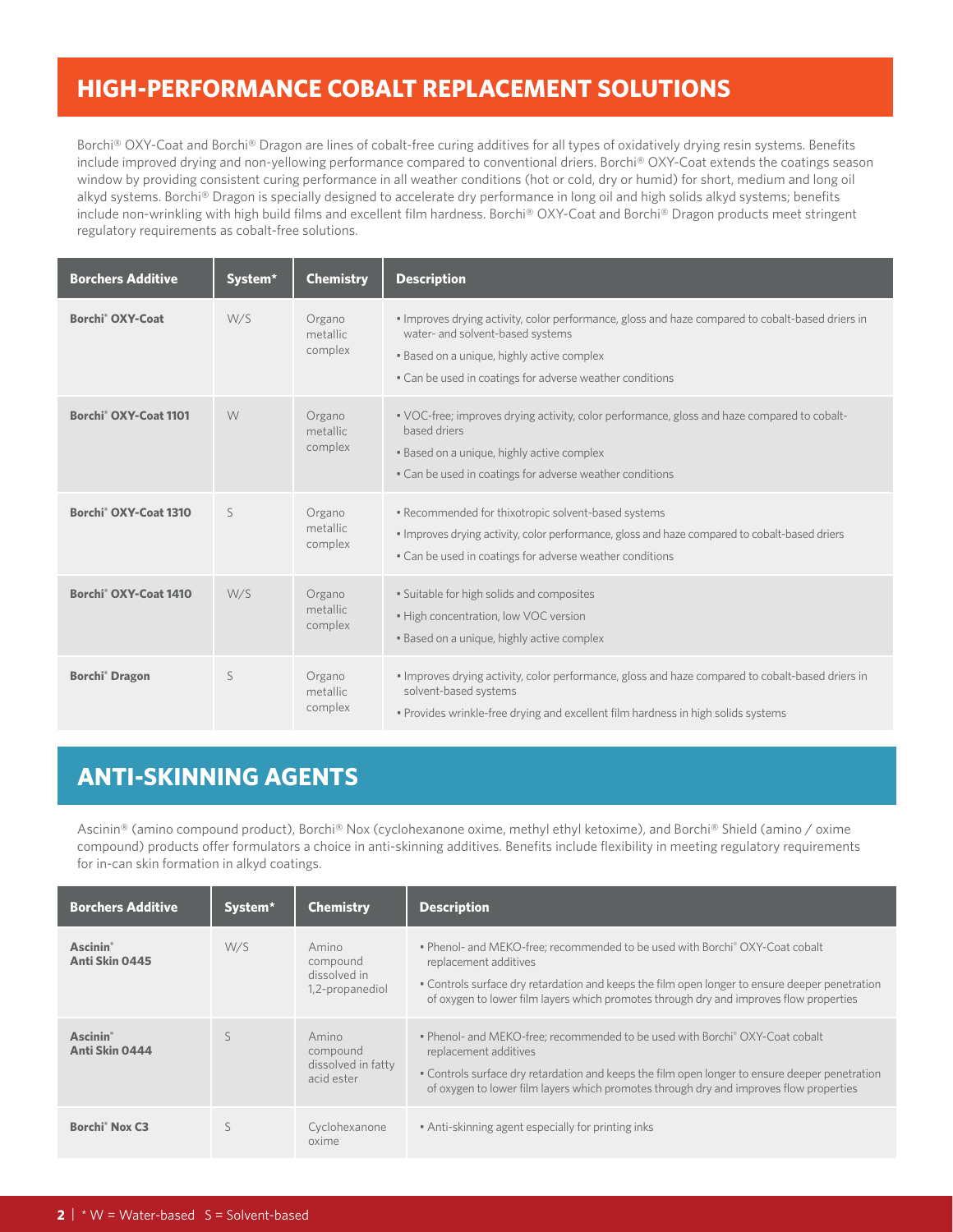

## **ANTI-SKINNING AGENTS (continued)**

Ascinin® (amino compound product), Borchi® Nox (cyclohexanone oxime, methyl ethyl ketoxime), and Borchi® Shield (amino / oxime compound) products offer formulators a choice in anti-skinning additives. Benefits include flexibility in meeting regulatory requirements for in-can skin formation in alkyd coatings.

| <b>Borchers Additive</b>                      | System <sup>*</sup> | <b>Chemistry</b>                                              | <b>Description</b>                                                                                                                                                                                                                                                                                                      |
|-----------------------------------------------|---------------------|---------------------------------------------------------------|-------------------------------------------------------------------------------------------------------------------------------------------------------------------------------------------------------------------------------------------------------------------------------------------------------------------------|
| <b>Ascinin</b> <sup>®</sup><br>Anti Skin 1240 | S                   | Amino<br>compound<br>dissolved in fatty<br>acid ester         | • Specially designed for oxidatively drying coatings systems and pastes with reduced<br>VOC content<br>• MEKO-free; recommended to be used with Borchi® OXY-Coat cobalt replacement additives                                                                                                                           |
| Borchi <sup>®</sup> Nox 1640                  | S                   | Cyclohexanone<br>oxime                                        | • MEKO replacement<br>• Does not cause discoloration or adversely affect the drying time of the paint system                                                                                                                                                                                                            |
| Borchi <sup>®</sup> Nox 614                   | S                   | Phenolic anti-<br>oxidant in solvent<br>blend                 | • Acts as an anti-skinning agent and flow promoter in colorless and pigmented coatings<br>. Enhances the gloss and flow properties of air-drying systems                                                                                                                                                                |
| <b>Borchi<sup>®</sup> Nox M2</b>              | S                   | Methyl ethyl<br>ketoxime                                      | • Delays the onset of drying of clear lacquers without affecting through drying<br>• Prolongs the open time of the film, thereby preventing flow problems and blistering                                                                                                                                                |
| <b>Borchi<sup>®</sup></b> Shield              | $\varsigma$         | Amino / oxime<br>compound<br>dissolved in fatty<br>acid ester | • Phenol- and MEKO-free, recommended to be used with Borchi <sup>®</sup> Dragon high-performance<br>catalyst in high solids alkyds<br>. Works synergistically with Borchi <sup>®</sup> Dragon ligand technology to provide slower surface drying,<br>allowing for proper oxidative through cure even with thicker films |

# **DRIERS**

Metal carboxylates for the oxidative and through drying of coatings and printing inks.

| <b>Product Name</b>                             | <b>Metal</b> | <b>Chemistry/Salt</b>    | <b>Description/Solvent</b> |
|-------------------------------------------------|--------------|--------------------------|----------------------------|
| <b>Calcium</b>                                  |              |                          |                            |
| Octa-Soligen <sup>®</sup> Calcium 4, basic      | 4% Ca        | 2EH Acid free blend      | White spirit D60           |
| Octa-Soligen <sup>®</sup> Calcium 5, basic      | 5% Ca        | 2EH Acid free blend      | White spirit D60           |
| Octa-Soligen <sup>®</sup> Calcium 10, basic     | 10% Ca       | 2EH Acid free blend      | White spirit D60           |
| Octa-Soligen <sup>®</sup> Calcium 5, neutral    | 5% Ca        | Calcium 2-ethylhexanoate | White spirit D60           |
| Octa-Soligen <sup>®</sup> Calcium 7 HS, neutral | 7% Ca        | Calcium 2-ethylhexanoate | Fatty acid ester           |
| <b>Cobalt</b>                                   |              |                          |                            |
| <b>Octa-Soligen<sup>®</sup> Cobalt 6</b>        | 6% Co        | Octoate                  | White spirit               |
| <b>Borchers<sup>®</sup> Deca Cobalt 10</b>      | 10% Co       | Neodecanoate             | White spirit               |
| <b>Octa-Soligen<sup>®</sup> Cobalt 10</b>       | 10% Co       | Octoate                  | White spirit               |
| <b>Borchers<sup>®</sup> Deca Cobalt 12</b>      | 12% Co       | Neodecanoate             | White spirit               |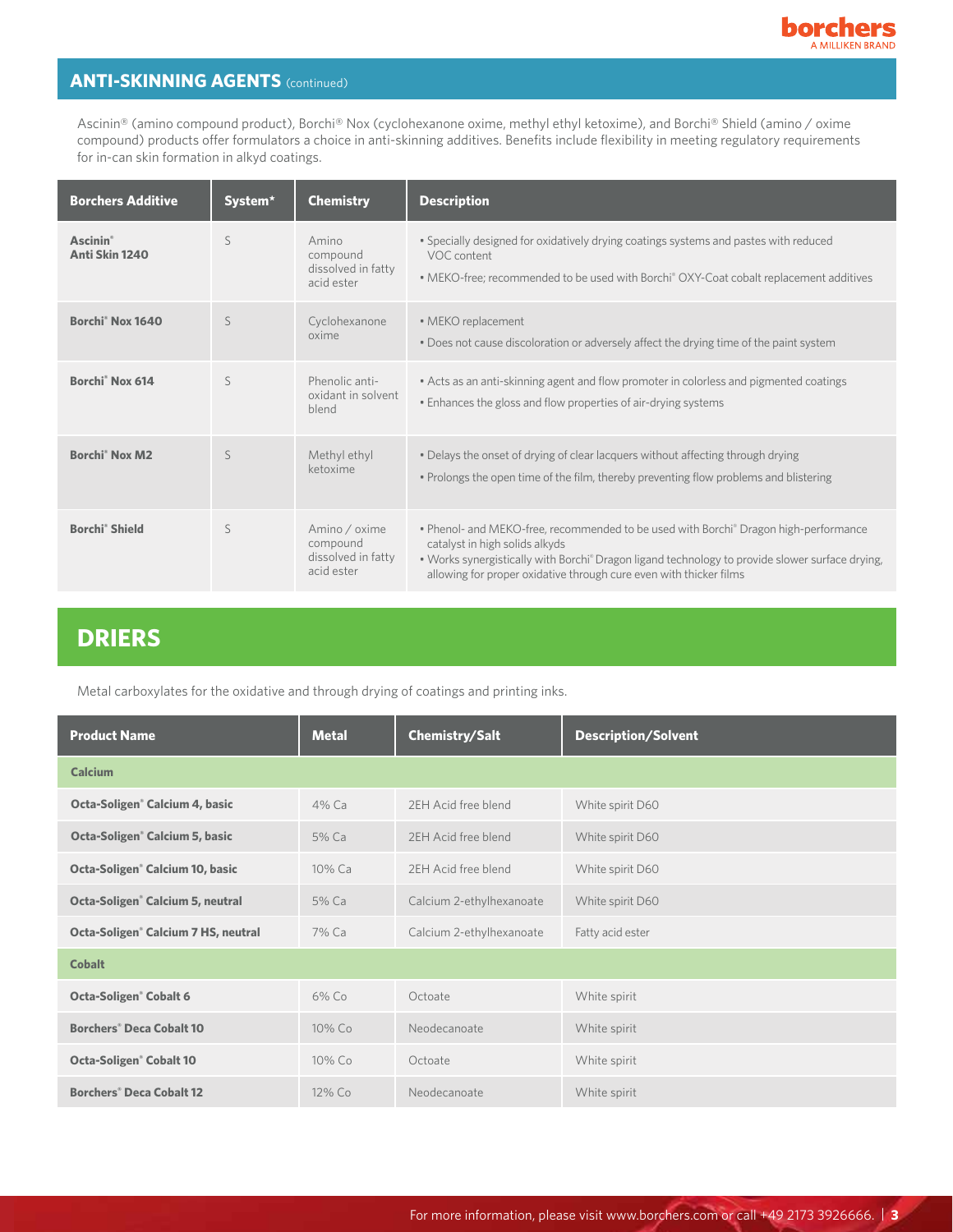Metal carboxylates for the oxidative and through drying of coatings and printing inks.

| <b>Product Name</b>                             | <b>Metal</b> | Chemistry/Salt | <b>Description/Solvent</b>                                                                                                                  |  |  |  |  |
|-------------------------------------------------|--------------|----------------|---------------------------------------------------------------------------------------------------------------------------------------------|--|--|--|--|
| <b>Cobalt</b>                                   |              |                |                                                                                                                                             |  |  |  |  |
| <b>Octa-Soligen<sup>®</sup> Cobalt 12</b>       | 12% Co       | Octoate        | White spirit                                                                                                                                |  |  |  |  |
| <b>Octa-Soligen<sup>®</sup> Cobalt 8 (oil)</b>  | 8% Co        | Octoate        | Oil                                                                                                                                         |  |  |  |  |
| <b>Octa-Soligen<sup>®</sup> Cobalt 12 (oil)</b> | 12% Co       | Octoate        | Oil                                                                                                                                         |  |  |  |  |
| <b>Octa-Soligen<sup>®</sup> Cobalt 6 HS</b>     | 6% Co        | Octoate        | Fatty acid ester, free of VOC                                                                                                               |  |  |  |  |
| <b>Octa-Soligen<sup>®</sup> Cobalt 12 HS</b>    | 12% Co       | Octoate        | Fatty acid ester, free of VOC                                                                                                               |  |  |  |  |
| <b>Borchers<sup>®</sup> Deca Cobalt 7 aqua</b>  | 7% Co        | Neodecanoate   | Water dispersible oil                                                                                                                       |  |  |  |  |
| 21% Cobalt Hydroxy Ten-Cem®                     | 21% Co       | Neodecanoate   | Drying stabilizer for oxidative drying paint systems; dispersion of<br>cobalt dihydroxide in organic cobalt salts dissolves in white spirit |  |  |  |  |
| <b>Manganese</b>                                |              |                |                                                                                                                                             |  |  |  |  |
| Octa-Soligen <sup>®</sup> Manganese 6           | 6% Mn        | Octoate        | White spirit                                                                                                                                |  |  |  |  |
| <b>Borchers<sup>®</sup> Deca Manganese 8</b>    | 8% Mn        | Neodecanoate   | White spirit                                                                                                                                |  |  |  |  |
| <b>Octa-Soligen<sup>®</sup> Manganese 10</b>    | 10% Mn       | Octoate        | White spirit                                                                                                                                |  |  |  |  |
| Octa-Soligen <sup>®</sup> Manganese 8 (oil)     | 8% Mn        | Octoate        | Oil                                                                                                                                         |  |  |  |  |
| Octa-Soligen <sup>®</sup> Manganese 10 (oil)    | 10% Mn       | Octoate        | Oil                                                                                                                                         |  |  |  |  |
| <b>Borchers<sup>®</sup> Deca Manganese 8 HS</b> | 8% Mn        | Neodecanoate   | Fatty acid ester, free of VOC                                                                                                               |  |  |  |  |
| <b>Octa-Soligen<sup>®</sup> Manganese 10 HS</b> | 10% Mn       | Octoate        | Fatty acid ester, free of VOC                                                                                                               |  |  |  |  |
| <b>Zinc</b>                                     |              |                |                                                                                                                                             |  |  |  |  |
| <b>Octa-Soligen<sup>®</sup> Zinc 8</b>          | 8% Zn        | Octoate        | White spirit                                                                                                                                |  |  |  |  |
| <b>Octa-Soligen<sup>®</sup> Zinc 10</b>         | 10% Zn       | Octoate        | White spirit                                                                                                                                |  |  |  |  |
| <b>Octa-Soligen<sup>®</sup> Zinc 12</b>         | 12% Zn       | Octoate        | White spirit                                                                                                                                |  |  |  |  |
| <b>Octa-Soligen<sup>®</sup> Zinc 23</b>         | 23% Zn       | Octoate        | Solvent-free                                                                                                                                |  |  |  |  |
| <b>Borchers<sup>®</sup> Deca Zinc 10 aqua</b>   | 10% Zn       | Neodecanoate   | Water dispersible oil                                                                                                                       |  |  |  |  |
| Borchers® Deca Zinc 11/12                       | 11-12% Zn    | Neodecanoate   | Paraffinic Mineral Oil                                                                                                                      |  |  |  |  |
| <b>Zirconium</b>                                |              |                |                                                                                                                                             |  |  |  |  |
| Octa-Soligen <sup>®</sup> Zirconium 6           | 6% Zr        | Octoate        | White spirit                                                                                                                                |  |  |  |  |
| <b>Octa-Soligen<sup>®</sup> Zirconium 10</b>    | 10% Zr       | Octoate        | White spirit                                                                                                                                |  |  |  |  |
| <b>Octa-Soligen<sup>®</sup> Zirconium 12</b>    | 12% Zr       | Octoate        | White spirit                                                                                                                                |  |  |  |  |
| <b>Borchers<sup>®</sup> Deca Zirconium 15</b>   | 15% Zr       | Neodecanoate   | White spirit                                                                                                                                |  |  |  |  |
| <b>Octa-Soligen<sup>®</sup> Zirconium 18</b>    | 18% Zr       | Octoate        | White spirit                                                                                                                                |  |  |  |  |
| Octa-Soligen <sup>®</sup> Zirconium 24          | 24% Zr       | Octoate        | White spirit                                                                                                                                |  |  |  |  |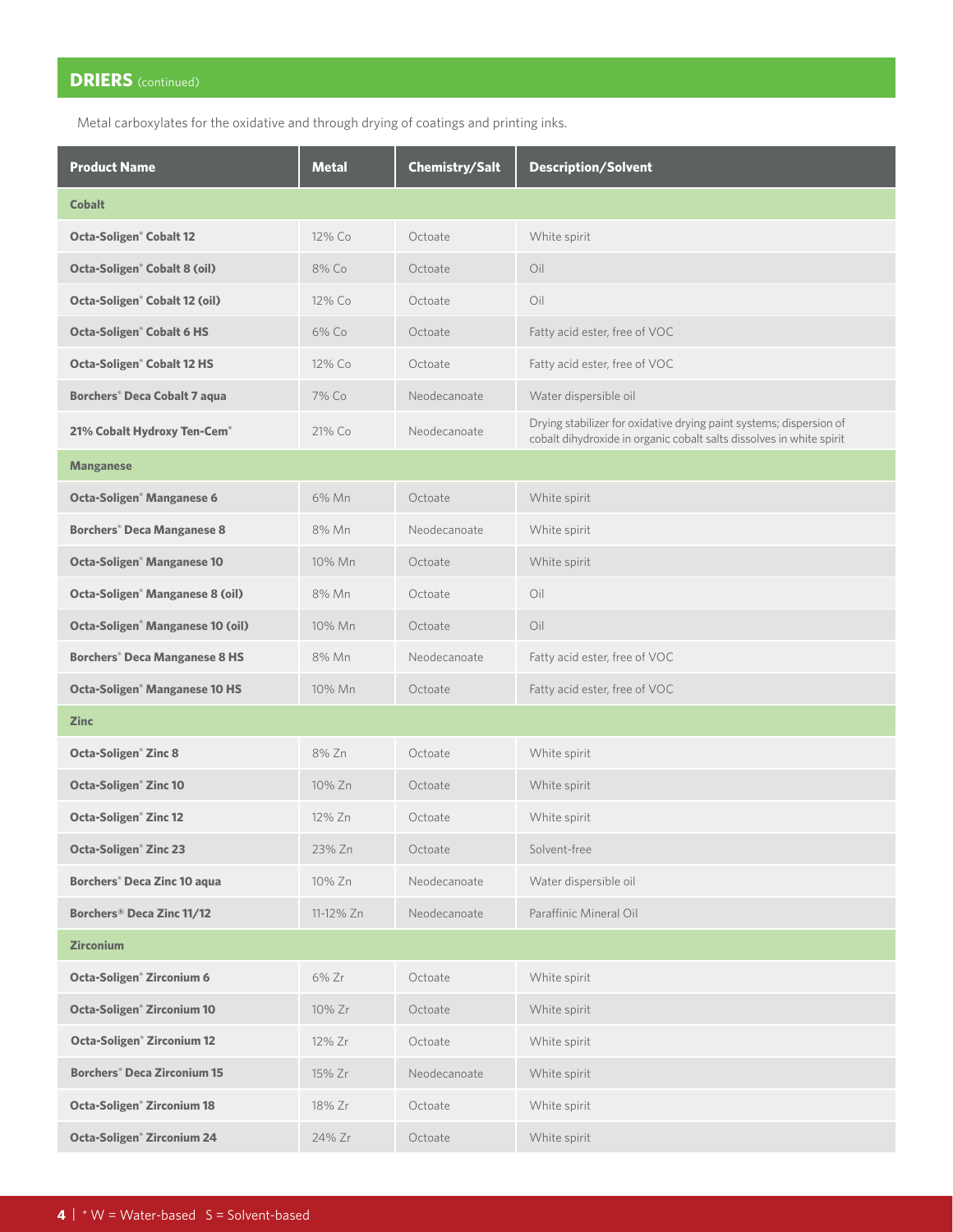

Metal carboxylates for the oxidative and through drying of coatings and printing inks.

| <b>Product Name</b>                              | <b>Metal</b>   | Chemistry/Salt | <b>Description/Solvent</b>     |
|--------------------------------------------------|----------------|----------------|--------------------------------|
| <b>Zirconium</b>                                 |                |                |                                |
| <b>Octa-Soligen<sup>®</sup> Zirconium 12 HS</b>  | 12% Zr         | Octoate        | Fatty acid ester, free of VOC  |
| <b>Borchers<sup>®</sup> Deca Zirconium 15 HS</b> | 15% Zr         | Neodecanoate   | Fatty acid ester, free of VOC  |
| <b>Octa-Soligen<sup>®</sup> Zirconium 18 HS</b>  | 18% Zr         | Octoate        | Fatty acid ester, free of VOC  |
| Octa-Soligen <sup>®</sup> Zirconium 10 aqua      | 10% Zr         | Octoate        | Water dispersible oil          |
| <b>Other Metals</b>                              |                |                |                                |
| <b>7% AOCE</b>                                   | 7% AI          | Aluminum       | White spirit and glycol ether  |
| <b>Borchers<sup>®</sup> Deca Barium 12.5</b>     | 12,5% Ba       | Neodecanoate   | White spirit                   |
| <b>Octa-Soligen<sup>®</sup> Barium 12.5</b>      | 12,5% Ba       | Octoate        | White spirit                   |
| <b>Borchers<sup>®</sup> Deca Lithium 2</b>       | 2% Li          | Neodecanoate   | White spirit                   |
| <b>Octa-Soligen<sup>®</sup> Strontium 10</b>     | 10% Sr         | Octoate        | White spirit                   |
| Octa-Soligen <sup>®</sup> Iron 7/8               | 7/8% Fe        | Octoate        | White spirit                   |
| Octa-Soligen <sup>®</sup> Iron 7/8 HS            | 7/8% Fe        | Octoate        | Fatty acid ester, free of VOC  |
| <b>Blends</b>                                    |                |                |                                |
| Octa-Soligen <sup>®</sup> 27                     | Co, Ca, Zr     | Octoate        | White spirit                   |
| Octa-Soligen® 69                                 | Co, Zr         | Octoate        | White spirit                   |
| Octa-Soligen <sup>®</sup> 141 Z                  | Co, Ca, Zr, Zn | Octoate        | White spirit                   |
| Octa-Soligen <sup>®</sup> 146                    | Co, Ca, Li     | Octoate        | White spirit                   |
| Octa-Soligen <sup>®</sup> 155                    | Co, Ca, Zr     | Octoate        | White spirit                   |
| Octa-Soligen <sup>®</sup> 161                    | Co, Ca, Zr     | Octoate        | White spirit                   |
| Octa-Soligen <sup>®</sup> 173                    | Co, Ba, Zr     | Octoate        | White spirit                   |
| Octa-Soligen <sup>®</sup> 203                    | Co, Ba, Zn     | Octoate        | White spirit                   |
| Octa-Soligen <sup>®</sup> 69 HS                  | Co, Zr         | Octoate        | Fatty acid ester, free of VOC  |
| Octa-Soligen <sup>®</sup> 123 aqua               | Co, Ba, Zn     | Octoate        | Water dispersible white spirit |
| Octa-Soligen <sup>®</sup> 144 aqua               | Co, Zn, Zr     | Octoate        | Water dispersible oil          |
| Octa-Soligen <sup>®</sup> 421 aqua               | Co, Zr, Zn     | Octoate        | Water dispersible oil          |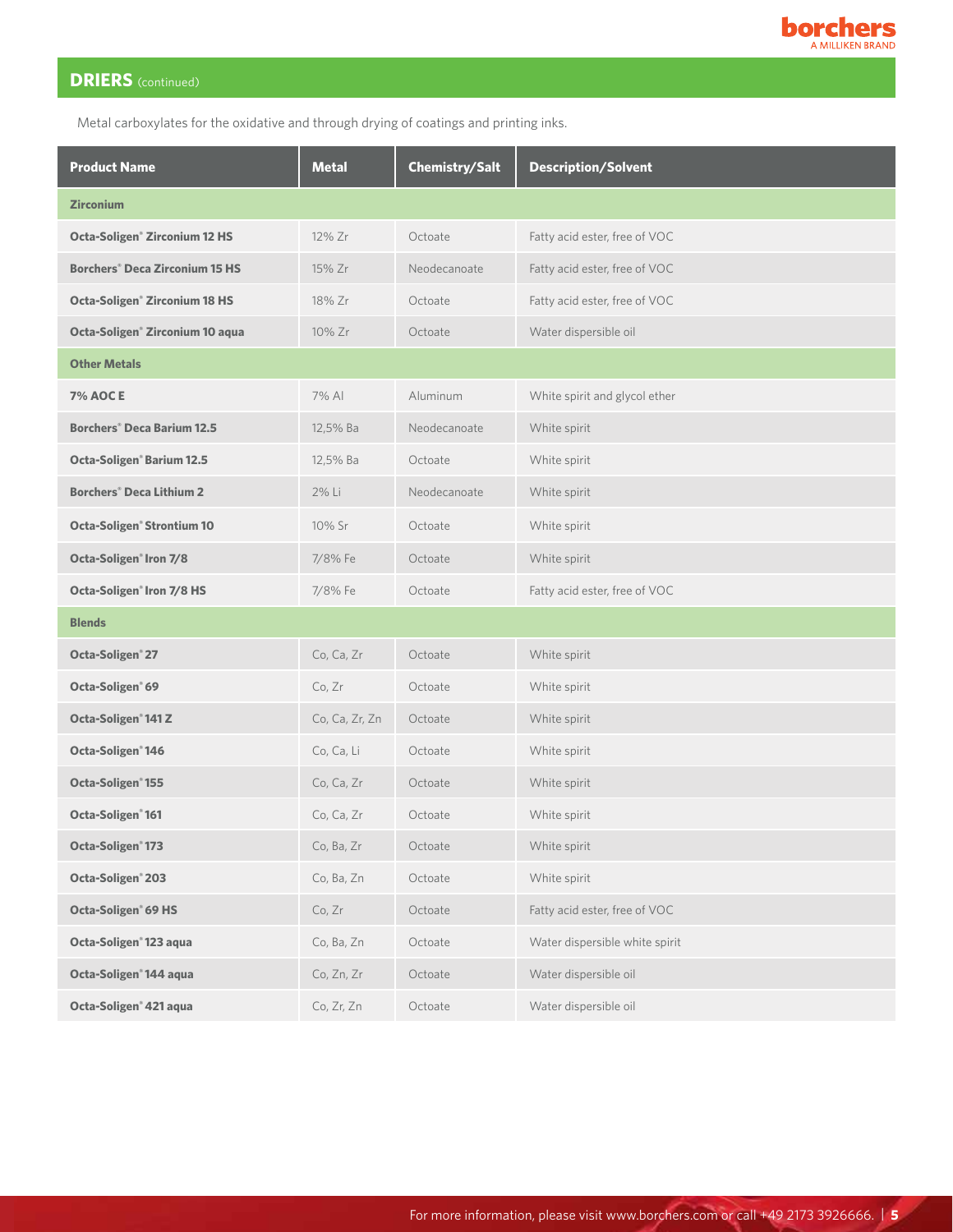## **WETTING & DISPERSING ADDITIVES**

Borchi® Gen dispersants are high-performance additives designed to disperse organic and inorganic pigments. Benefits include better pigment wetting resulting in lower grind times, improved color strength and improved transparency.

| <b>Borchers Additive</b>          | System* | <b>Chemistry</b>                                           | % Active     | <b>Description</b>                                                                                                                                                                                                                                                                                                                             |
|-----------------------------------|---------|------------------------------------------------------------|--------------|------------------------------------------------------------------------------------------------------------------------------------------------------------------------------------------------------------------------------------------------------------------------------------------------------------------------------------------------|
| Borchi <sup>®</sup> Gen 0851      | W       | Polyurethane                                               | 50% in water | . VOC- and APEO-free; specially designed for dispersing difficult organic<br>pigments and carbon black in water-based systems<br>. Provides low viscosity dispersions, high transparency with organic pigments,<br>high jetness with carbon black and long-term dispersion stability                                                           |
| Borchi <sup>®</sup> Gen SN 95     | W       | Polyurethane                                               | 25% in water | . Specially designed for dispersing difficult organic pigments and carbon black<br>in water-based systems<br>. Provides low viscosity dispersions, high transparency with organic pigments,<br>high jetness with carbon black and long-term dispersion stability                                                                               |
| <b>Borchi<sup>®</sup></b> Gen WNS | W       | Low molecular<br>weight polyether<br>modified<br>compounds | 90% in water | • VOC- and APEO-free; recommended for water- or glycol-based universal<br>tinting pastes<br>. Provides strong color development with organic pigments and improved<br>storage stability                                                                                                                                                        |
| <b>Borchi<sup>®</sup></b> Gen DFN | W/S     | Low molecular<br>weight polyether<br>modified<br>compounds | 100%         | . VOC- and APEO-free; recommended for organic pigments and carbon black<br>in water- and solvent-based systems<br>. Provides improved pigment wetting and stabilization of the consistency and<br>color strength of finished coatings                                                                                                          |
| Borchi <sup>®</sup> Gen 12        | W/S     | Low molecular<br>weight polyether<br>modified<br>compounds | 100%         | . VOC- and APEO-free; recommended for systems based on CAB<br>and nitrocellulose<br>. Improves pigment wetting and dispersion time and has OH functionality<br>that can be covalently bonded in cross-linked or two-component water- and<br>solvent-based coatings systems                                                                     |
| <b>Borchi<sup>®</sup></b> Gen ND  | W/S     | Phosphate/amine<br>compound                                | 100%         | · Provides high gloss and strong color development, as well as good pigment<br>wetting properties<br>• Acts as an anti-gelling agent when basic pigments and acidic binders<br>are used                                                                                                                                                        |
| <b>Borchi<sup>®</sup></b> Gen AP  | W/S     | Phosphoric<br>acid ester<br>polycondensate                 | 100%         | . Improves pigment wetting of inorganic pigments and fillers                                                                                                                                                                                                                                                                                   |
| Borchi <sup>®</sup> Gen 0650      | W/S     | Amine neutralized<br>phosphoric acid<br>ester              | 100%         | . VOC- and APEO-free; specially designed for stabilizing fillers and pigments<br>with polar surfaces like titanium dioxide, iron oxides and hydrophilic organic<br>pigments in water- and solvent-based systems<br>. Provides low viscosity dispersions; may significantly improve the color of<br>tinted white and clear alkyd-based coatings |
| Borchi <sup>®</sup> Gen 0451      | W/S     | Polyurethane                                               | 100%         | . VOC- and APEO-free; specially designed for dispersing difficult to disperse<br>organic pigments and carbon black in water- and solvent-based systems<br>. Provides low viscosity dispersions, high transparency with organic pigments,<br>high jetness with carbon black and long-term dispersion stability                                  |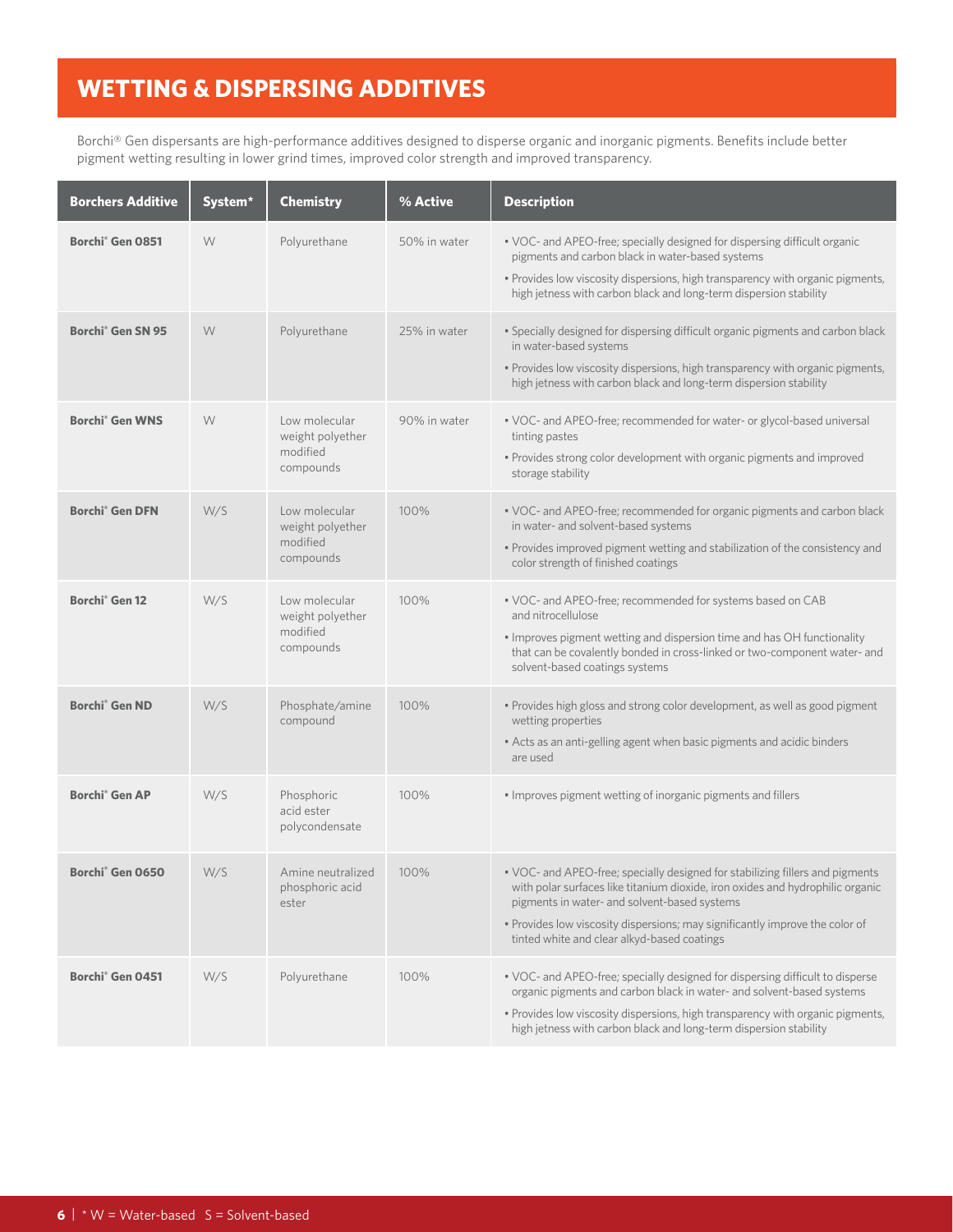

## **WETTING & DISPERSING ADDITIVES** (continued)

Borchi® Gen dispersants are high-performance additives designed to disperse organic and inorganic pigments. Benefits include better pigment wetting resulting in lower grind times, improved color strength and improved transparency.

| <b>Borchers Additive</b>     | System <sup>*</sup> | <b>Chemistry</b>                            | % Active                | <b>Description</b>                                                                                                                                                                                                                                                                                                                      |
|------------------------------|---------------------|---------------------------------------------|-------------------------|-----------------------------------------------------------------------------------------------------------------------------------------------------------------------------------------------------------------------------------------------------------------------------------------------------------------------------------------|
| Borchi <sup>®</sup> Gen 1252 | W/S                 | Acrylic ester<br>copolymer                  | 100%                    | . VOC- and APEO-free; recommended for titanium dioxide, iron oxide<br>and other inorganic pigments and fillers in water- and solvent-based<br>coatings systems<br>. Provides high tint strength and contrast ratios, as well as stable dispersion<br>with excellent color development for iron oxide pigments                           |
| Borchi <sup>®</sup> Gen 0755 | W/S                 | Polyurethane                                | 100%                    | . VOC- and APEO-free; recommended for dispersing difficult organic pigments<br>and carbon black in solvent-based systems; broad compatibility; can be used<br>in nitrocellulose<br>. Provides low viscosity dispersions, high transparency with organic pigments,<br>high jetness with carbon black and long-term dispersion stability  |
| Borchi <sup>®</sup> Gen 911  | S                   | Modified polyester                          | 70% in<br>white spirits | • Recommended for alkyd solvent-based coatings, as well as nitrocellulose-<br>based systems<br>. Provides improved pigment wetting, shorter dispersion time of organic and<br>inorganic pigments and good storage stability of the finished paint                                                                                       |
| Borchi <sup>®</sup> Gen 1051 | S                   | Polyurethane                                | 45% in<br>BAC/MPA       | · Specially designed for dispersing organic blue, green and red pigments in<br>solvent-based systems<br>· Provides low viscosity dispersions, high transparency and long-term<br>dispersion stability                                                                                                                                   |
| Borchi <sup>®</sup> Gen 1251 | S                   | Polyurethane                                | 85% in MPA              | . Provides excellent pigment wetting, color development and high gloss,<br>as well as low viscosity dispersions and long-term dispersion stability<br>. Recommended for organic pigments and carbon black in solvent-<br>based systems                                                                                                  |
| Borchi <sup>®</sup> Gen 1451 | S                   | Polyurethane                                | 30% in EGDA             | • APEO-free; specially designed for dispersing difficult organic pigments and<br>carbon black in solvent-based systems<br>. Provides low viscosity dispersions, high transparency with organic pigments<br>and long-term dispersion stability                                                                                           |
| Borchi <sup>®</sup> Gen 1452 | S                   | Polyurethane                                | 45% in EGDA             | • APEO-free; specially designed for dispersing difficult organic pigments and<br>carbon black in solvent-based systems<br>· Provides low viscosity dispersions, high transparency with organic pigments<br>and long-term dispersion stability                                                                                           |
| Borchi <sup>®</sup> Gen 1750 | W                   | Polyurethane                                | 40% in water            | . VOC-free; specially designed for transparent and opaque iron oxides,<br>inorganic pigments and extenders in water-based systems<br>• Small particle size dispersions produce high transparency, and low viscosity<br>grinds allow up to 40 % pigment loading with transparent oxide pigments<br>and over 60 % with opaque iron oxides |
| Borchi <sup>®</sup> Gen 1757 | W/S                 | Copolymer with<br>pigment affinic<br>groups | 100%                    | . VOC-free; hybrid wetting and dispersing additive providing a combination of<br>various principles of pigment stabilization<br>. Produces vibrant color and superior opacity with a wide range of bismuth<br>vanadate pigments                                                                                                         |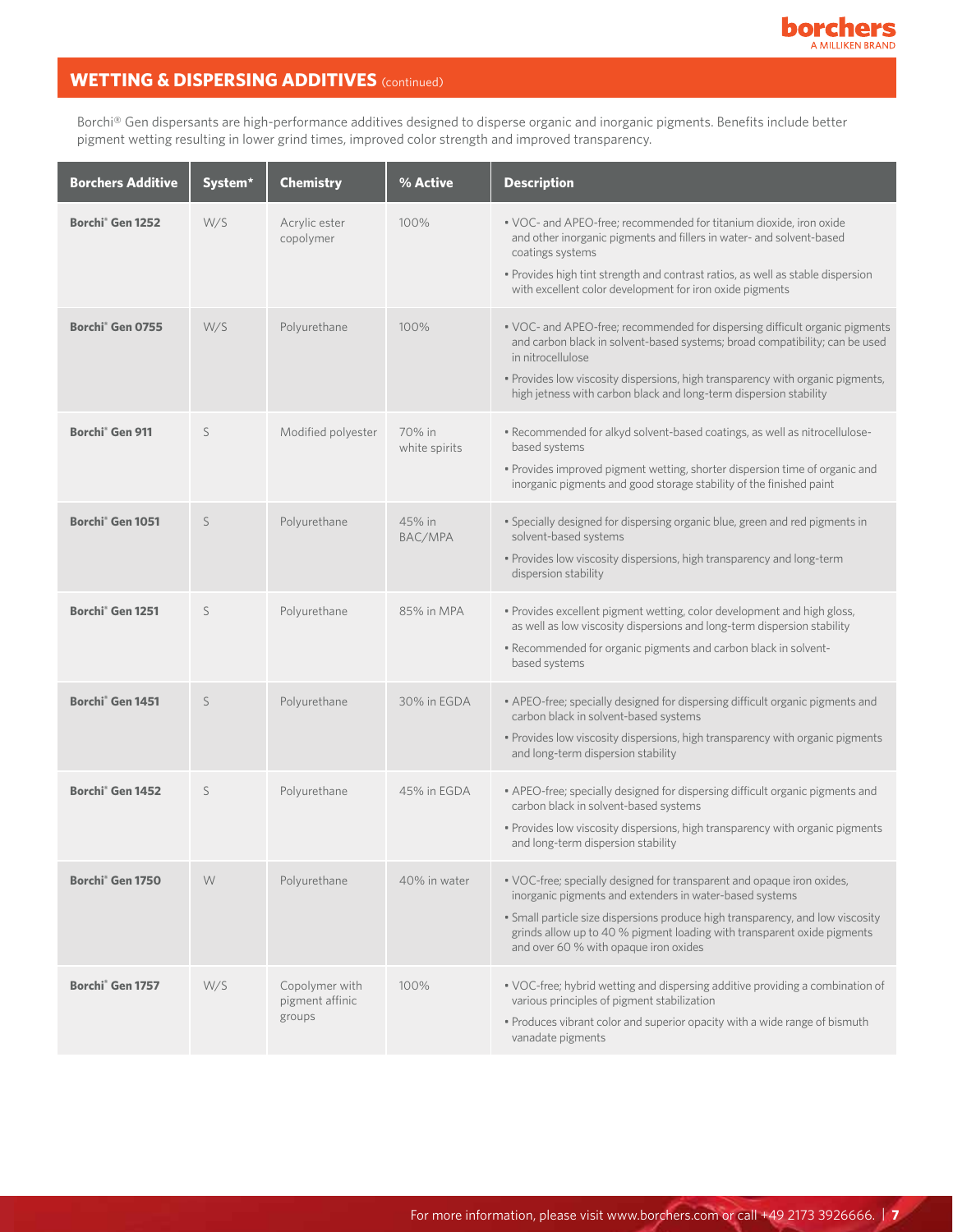# **COLOR BOOST**

Borchi® Boost additives improve color acceptance for ready made dispersions and tinting systems. Benefits include stronger tints with the convenience of a post add solution in a wide range of base paints. VOC- and APEO-free.

| <b>Borchers Additive</b>              | System <sup>*</sup> | % Active     | <b>Description</b>                                                                                                                             |
|---------------------------------------|---------------------|--------------|------------------------------------------------------------------------------------------------------------------------------------------------|
| <b>Borchi<sup>®</sup> Boost 510W</b>  | W                   | 50% in water | • Improves color acceptance in medium to low polarity systems<br>. Provides stronger tints with organic pigment dispersions and carbon blacks  |
| Borchi <sup>®</sup> Boost 570WS       | W/S                 | 100%         | • Improves color acceptance in medium to low polarity systems<br>• Provides stronger tints with organic pigment dispersions and carbon blacks  |
| <b>Borchi<sup>®</sup> Boost 540WS</b> | W/S                 | 100%         | • Improves color acceptance in medium to high polarity systems<br>• Provides stronger tints with organic pigment dispersions and carbon blacks |

## **COMPATIBILIZERS**

Borchi® Add products improve compatibility of universal water-based concentrates in solvent-based alkyd base paints. Benefits include improved color acceptance and reduced pigment flooding and floating as a post add solution. VOC- and APEO-free.

| Borchers Additive             | System <sup>*</sup> | % Active     | <b>Description</b>                                                                                                                |
|-------------------------------|---------------------|--------------|-----------------------------------------------------------------------------------------------------------------------------------|
| Borchi <sup>®</sup> Add 406WS | W/S                 | 90% in water | • Reduces or eliminates rub-out of universal water-based concentrates in solvent-based<br>alkyd bases<br>• Improves compatibility |
| Borchi <sup>®</sup> Add 409WS | W/S                 | 100%         | • Reduces or eliminates rub-out of universal water-based concentrates in solvent-based<br>alkyd bases<br>• Improves compatibility |

## **RHEOLOGY MODIFIERS**

Borchi® Gel additives are associative and non-associative rheology modifiers for water-based coatings that have a significant influence on the storage stability and application properties of the coatings system. Benefits include a full range of low to high shear polyurethane, acrylic and zirconium complex thickeners to ensure optimal flow and leveling combined with anti-sag performance.

| <b>Borchers Additive</b>                              | System <sup>*</sup> | <b>Functionality</b>                         | % Active                                     | <b>Description</b>                                                                                                                                                                                                                                                                                                            |  |  |  |  |
|-------------------------------------------------------|---------------------|----------------------------------------------|----------------------------------------------|-------------------------------------------------------------------------------------------------------------------------------------------------------------------------------------------------------------------------------------------------------------------------------------------------------------------------------|--|--|--|--|
| <b>Polyurethane (PU) Based Associative Thickeners</b> |                     |                                              |                                              |                                                                                                                                                                                                                                                                                                                               |  |  |  |  |
| Borchi <sup>®</sup> Gel 0620                          | W                   | Low shear/<br>very strongly<br>pseudoplastic | 40% in water/<br>butyl glycol<br>$(40\%$ PU) | • Tin-, APEO- and emulsifier-free; develops viscosity stability and<br>improves rheological properties mainly in the lower shear range for water-<br>based systems<br>• Enables the application of thick layers on vertical surfaces, effectively<br>prevents sagging and does not yellow or cause chalking in the cured film |  |  |  |  |
| Borchi <sup>®</sup> Gel 0621                          | W                   | Low shear/<br>very strongly<br>pseudoplastic | 30% in water<br>$(20\%$ PU)                  | • Tin-, VOC- and APEO-free; develops viscosity stability and improves<br>rheological properties mainly in the low shear range for water-based systems<br>• Enables application of thick layers on vertical surfaces, effectively prevents<br>sagging and does not yellow or cause chalking in the cured film                  |  |  |  |  |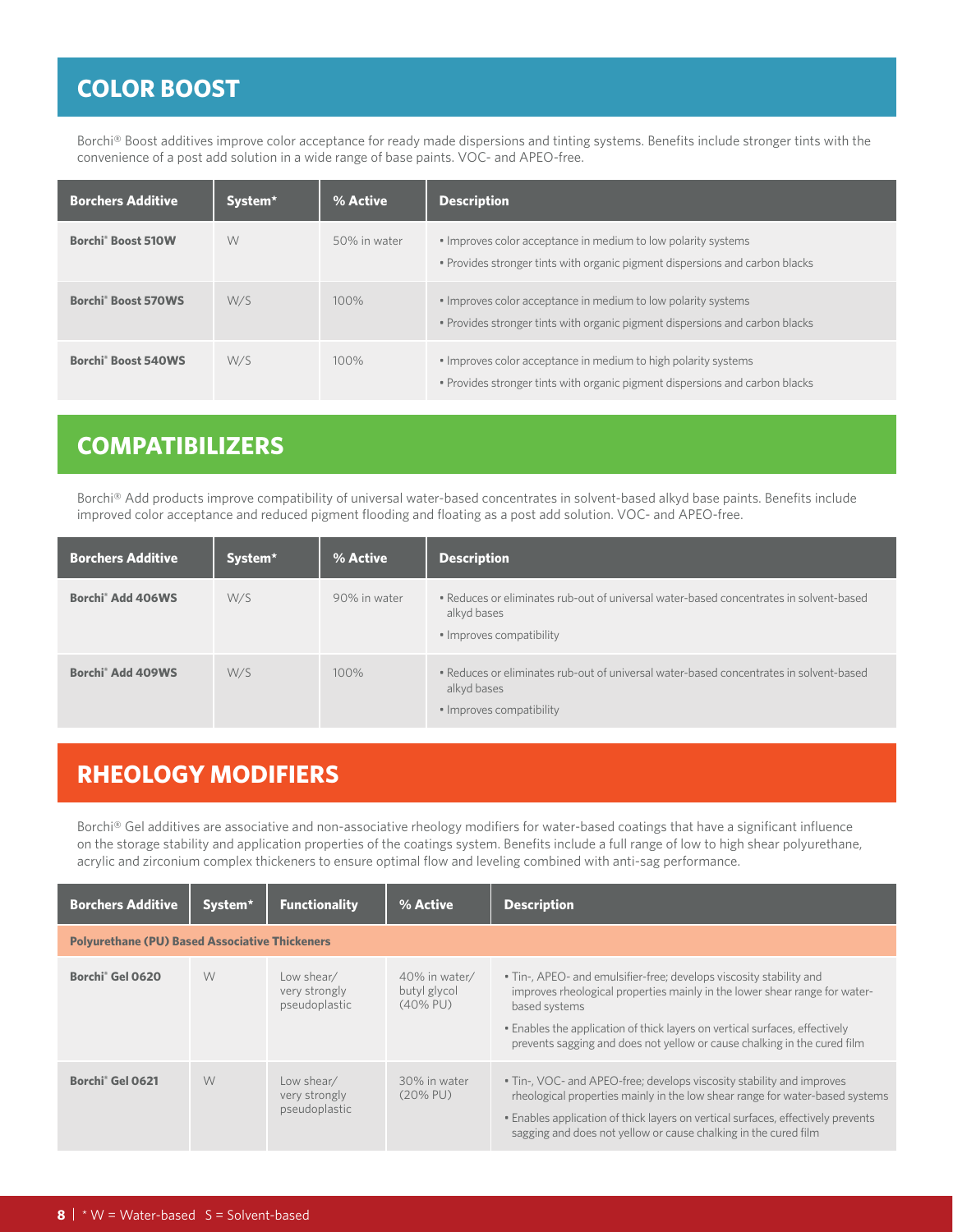

## **RHEOLOGY MODIFIERS** (continued)

Borchi® Gel additives are associative and non-associative rheology modifiers for water-based coatings that have a significant influence on the storage stability and application properties of the coatings system. Benefits include a full range of low to high shear polyurethane, acrylic and zirconium complex thickeners to ensure optimal flow and leveling combined with anti-sag performance.

| <b>Borchers Additive</b>                              | System* | <b>Functionality</b>                    | % Active                                        | <b>Description</b>                                                                                                                                                                                                                                                          |  |  |  |
|-------------------------------------------------------|---------|-----------------------------------------|-------------------------------------------------|-----------------------------------------------------------------------------------------------------------------------------------------------------------------------------------------------------------------------------------------------------------------------------|--|--|--|
| <b>Polyurethane (PU) Based Associative Thickeners</b> |         |                                         |                                                 |                                                                                                                                                                                                                                                                             |  |  |  |
| Borchi <sup>®</sup> Gel PW 25                         | W       | Low shear/<br>strongly<br>pseudoplastic | 25% in water/<br>propylene glycol<br>$(25%$ PU) | . Emulsifier-free; exceptionally good thickening properties in most fine particle<br>dispersion binders with low emulsifier content in water-based systems<br>• Promotes longer open times than normal due to its high capacity<br>for water retention                      |  |  |  |
| Borchi <sup>®</sup> Gel LW 44                         | W       | Low shear/<br>strongly<br>pseudoplastic | 46% in water<br>$(24\%$ PU)                     | • VOC- and APEO-free; develops viscosity stability mainly in the low shear<br>range for water-based coatings systems<br>. Will not cause yellowing or chalking in cured film                                                                                                |  |  |  |
| Borchi <sup>®</sup> Gel<br><b>THIX 921</b>            | W       | Low shear/<br>pseudoplastic             | 32% in water<br>(25% PU)                        | . Thixotropic and shear thinning in behavior<br>. Contributes to obtaining enhanced storage stability for coatings and<br>enhances leveling and application properties of paint formulations                                                                                |  |  |  |
| Borchi <sup>®</sup> Gel 0625                          | W       | Medium shear/<br>pseudoplastic          | 34% in water<br>(25% PU)                        | • VOC- and APEO-free; develops viscosity stability and improves<br>rheological properties mainly in the medium and high shear range for<br>water-based systems<br>· Improves storage stability, leveling and application properties                                         |  |  |  |
| Borchi <sup>®</sup> Gel L 75 N                        | W       | Medium shear/<br>pseudoplastic          | 50% in water<br>$(25%$ PU)                      | • VOC- and APEO-free; develops viscosity stability in water-based coatings<br>mainly in the medium shear range; good pigment wetting properties<br>· Improves properties for easier brush and roller application and does<br>not yellow or cause chalking in the cured film |  |  |  |
| Borchi <sup>®</sup> Gel L 76                          | W       | Medium shear/<br>pseudoplastic          | 50% in water<br>(25% PU)                        | . Improves rheological properties of aqueous coatings systems,<br>allowing for easier application of paint with brush or roller, especially<br>for emulsion paints                                                                                                          |  |  |  |
| Borchi <sup>®</sup> Gel 0626                          | W       | Medium shear/<br>pseudoplastic          | 37% in water<br>(25% PU)                        | . Develops viscosity stability and improves rheological properties mainly<br>in the medium and high shear range for water-based systems<br>· Improves storage stability, leveling and application properties                                                                |  |  |  |
| Borchi <sup>®</sup> Gel 0434                          | W       | High shear/<br>newtonian                | 20% in water<br>(20% PU)                        | • VOC- and APEO-free; recommended for latex dispersions and water-based<br>coatings systems in the high shear range<br>• Improves brush drag (ICI viscosity), reduces spattering during roller<br>application, and imparts superior flow and leveling                       |  |  |  |
| Borchi <sup>®</sup> Gel 0435                          | W       | High shear/<br>newtonian                | 50% in water<br>(30% PU)                        | • APEO-free; develops outstanding brush and roll application properties and<br>high shear thixotropy for water-based systems<br>. Produces viscosity stability mainly in the higher shear range                                                                             |  |  |  |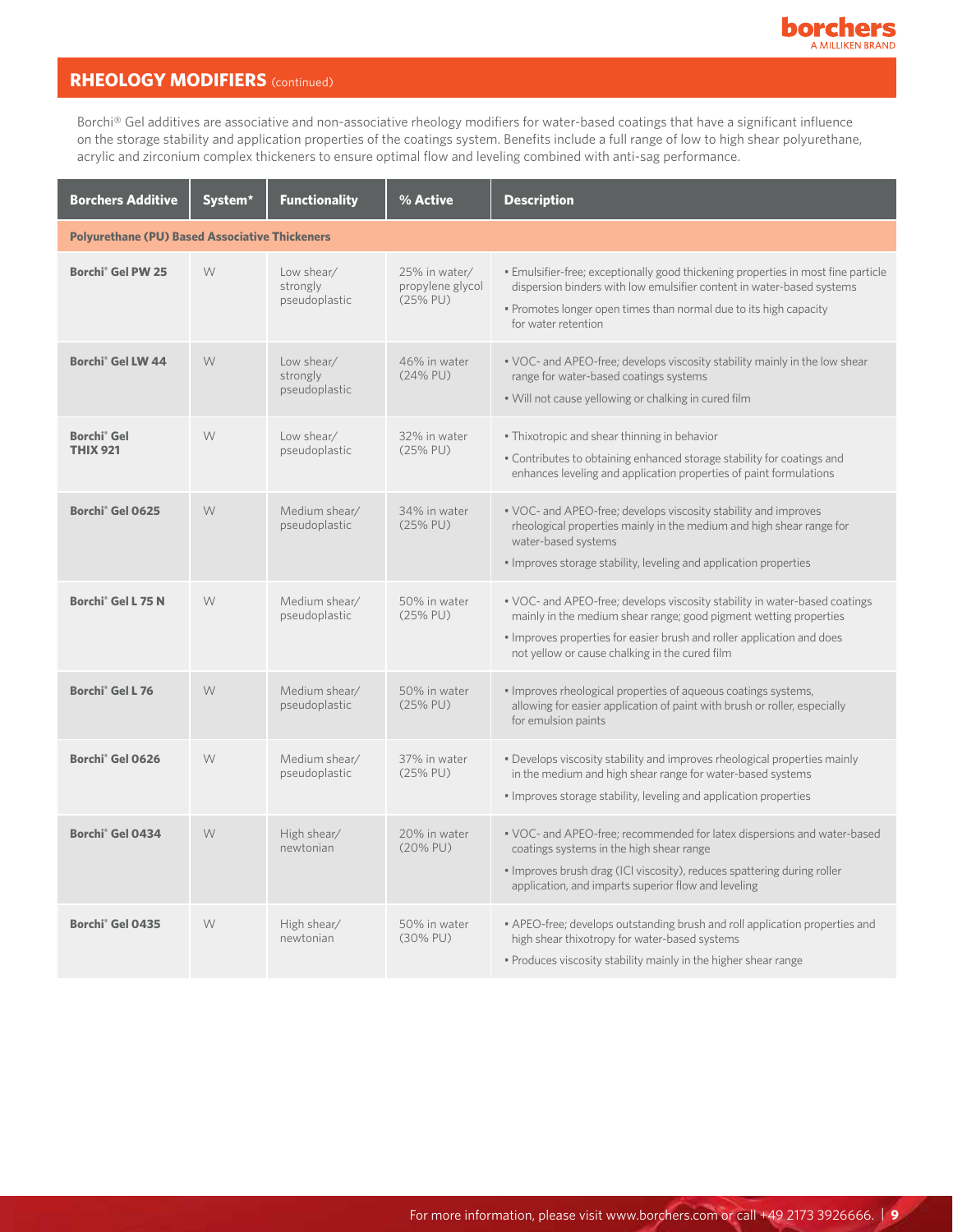#### **RHEOLOGY MODIFIERS** (continued)

Borchi® Gel additives are associative and non-associative rheology modifiers for water-based coatings that have a significant influence on the storage stability and application properties of the coatings system. Benefits include a full range of low to high shear polyurethane, acrylic and zirconium complex thickeners to ensure optimal flow and leveling combined with anti-sag performance.

| <b>Borchers Additive</b>              | System <sup>*</sup>             | <b>Functionality</b>                    | % Active                                                        | <b>Description</b>                                                                                                                                                                                                                                                                                                |  |  |
|---------------------------------------|---------------------------------|-----------------------------------------|-----------------------------------------------------------------|-------------------------------------------------------------------------------------------------------------------------------------------------------------------------------------------------------------------------------------------------------------------------------------------------------------------|--|--|
|                                       | <b>Other Rheology Modifiers</b> |                                         |                                                                 |                                                                                                                                                                                                                                                                                                                   |  |  |
| <b>Borchi<sup>®</sup></b> Gel A LA    | W                               | Low shear/<br>strongly<br>pseudoplastic | 10% anionic<br>acrylate<br>polymer in<br>water                  | • APEO-free; improves flow and leveling properties of water-based coatings<br>systems mainly in high gloss emulsions<br>. Builds viscosity in the low shear range and swells water in the coating rather<br>than associating it with binders                                                                      |  |  |
| <b>Borchi<sup>®</sup></b> Gel PN      | W                               | Low shear/<br>strongly<br>pseudoplastic | Zirconium<br>complex<br>neutralized with<br>ammonia             | • Additive for use in water-based coatings systems whose binders contain free<br>hydroxyl and carboxyl groups<br>. Develops viscosity in the low shear range; prevents sagging and settling;<br>improves viscosity stability of a coating after tinting with universal colorants;<br>no need for biocides         |  |  |
| <b>Borchi<sup>®</sup></b> Gel NA      | W                               | Low shear/<br>strongly<br>pseudoplastic | Zirconium<br>complex<br>neutralized<br>with sodium<br>hydroxide | . VOC-, emulsifier- and APEO-free; thixotropic and shear thinning in behavior;<br>additive for use in water-based coatings systems whose binders contain free<br>hydroxyl and carboxyl groups<br>. Improves viscosity stability of a coating after tinting with universal colorants;<br>does not contain any odor |  |  |
| Borchi <sup>®</sup> Set 134           | S                               | Low shear/<br>strongly<br>pseudoplastic | 25% in modified<br>alkyd resin and<br>solvent mixture           | • Anti-settling agent for solvent-based systems containing dense pigments<br>. Inhibits the hard settling of coatings and easily incorporated with high shear<br>dispersing equipment                                                                                                                             |  |  |
| <b>Borchi<sup>®</sup></b> Gel Thixo 2 | S                               | Low shear/<br>strongly<br>pseudoplastic | N/A                                                             | . Enhances thixotropic character of paints with solvents of non-polar<br>or weakly polar nature<br>• Reduces settling and floating of pigments and promotes pigment dispersion<br>during manufacturing                                                                                                            |  |  |

## **FLOW & LEVELING ADDITIVES**

Borchi® Gol high-performance flow and leveling additives are modified polydimethylsiloxane (PDMS) and acrylic additives which reduce the surface tension of the coating to improve flow, substrate wetting and slip. Benefits include elimination of surface defects such as fish eyes and cratering. Many surface defects are related to surface tension, and by correcting the surface tension of a system, most surface defects can be resolved.

| <b>Borchers Additive</b>     | System <sup>*</sup> | <b>Chemistry</b>                                                       | % Active | <b>Description</b>                                                                                                                                                                                                                                                               |
|------------------------------|---------------------|------------------------------------------------------------------------|----------|----------------------------------------------------------------------------------------------------------------------------------------------------------------------------------------------------------------------------------------------------------------------------------|
| Borchi <sup>®</sup> Gol 1570 | W/S                 | Polyether modified<br>polysiloxane (PDMS)                              | $100\%$  | • Improves substrate wetting on challenging surfaces or dirty substrates,<br>and enhances slip properties when used in combination with Borchi® Gol<br>LA 2 or Borchi <sup>®</sup> Gol LA 232<br>. Inhibits the formation of surface defects like craters and pinholes; VOC-free |
| Borchi <sup>®</sup> Gol 1670 | S                   | Polydimethylsiloxane                                                   | $100\%$  | · Reduces surface tension<br>• Prevents pigment float and Bénard cell formation                                                                                                                                                                                                  |
| Borchi <sup>®</sup> Gol 1375 | W/S                 | Silicone-free mixture<br>of ethoxylated<br>alcohols and<br>surfactants | N/A      | • VOC- and APEO-free; recommended for challenging surfaces and dirty<br>substrates in water- and solvent-based systems<br>• Provides reductions in surface tension, improvements in the wetting<br>process and low-foaming tendencies in formulations                            |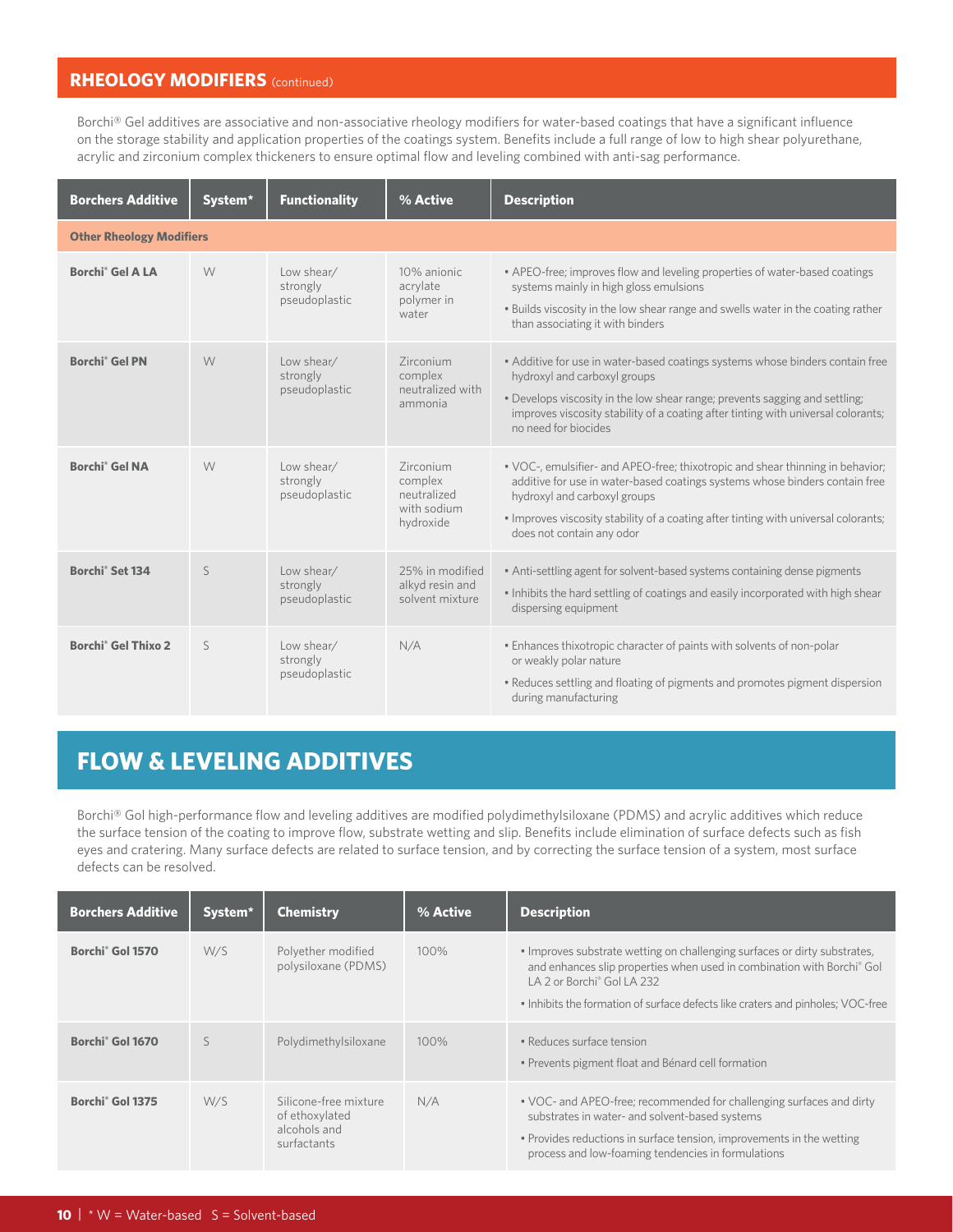

## **FLOW & LEVELING ADDITIVES** (continued)

Borchi® Gol high-performance flow and leveling additives are modified polydimethylsiloxane (PDMS) and acrylic additives which reduce the surface tension of the coating to improve flow, substrate wetting and slip. Benefits include elimination of surface defects such as fish eyes and cratering. Many surface defects are related to surface tension, and by correcting the surface tension of a system, most surface defects can be resolved.

| <b>Borchers Additive</b>             | System <sup>*</sup> | <b>Chemistry</b>                                          | % Active                                              | <b>Description</b>                                                                                                                                                                                                                                                                       |
|--------------------------------------|---------------------|-----------------------------------------------------------|-------------------------------------------------------|------------------------------------------------------------------------------------------------------------------------------------------------------------------------------------------------------------------------------------------------------------------------------------------|
| Borchi <sup>®</sup> Gol LA 2         | W/S                 | Solvent-free polyether<br>modified polysiloxane<br>(PDMS) | 100%                                                  | . VOC-free; provides lowered surface tension as well as mar,<br>scratch and block resistance<br>. Inhibits the formation of surface defects and improves final<br>film appearance                                                                                                        |
| <b>Borchi<sup>®</sup></b> Gol LA 50  | W/S                 | Polyether modified<br>polysiloxane (PDMS)                 | 50% in<br>dipropylene<br>glycol<br>monobutyl<br>ether | • Lowers surface tension and inhibits the formation of surface defects in<br>non-polar surfaces<br>• Can be used in conjunction with Borchi <sup>®</sup> Gol LA 2 for better slip                                                                                                        |
| Borchi <sup>®</sup> Gol LA 200       | W/S                 | Solvent-free polyether<br>modified polysiloxane<br>(PDMS) | 100%                                                  | • VOC-free; provides improvements in substrate wetting and block and<br>scratch resistance<br>. Quickly removes air bubbles from applied coated surfaces and avoids<br>micro foam formation at all production stages                                                                     |
| Borchi <sup>®</sup> Gol LA 232       | W/S                 | Solvent-free polyether<br>modified polysiloxane<br>(PDMS) | 100%                                                  | · VOC-free; provides reductions in surface tension, increases in surface slip<br>and improvements in block and scratch resistance<br>. Quickly removes air bubbles from applied films to provide<br>smooth surfaces                                                                      |
| Borchi <sup>®</sup> Gol 3467         | W/S                 | Solvent-free polyether<br>modified polysiloxane<br>(PDMS) | 100%                                                  | • VOC-free; suitable for clear and pigmented systems, hydrophobic<br>surfaces and water- and solvent-based formulations in wood substrates<br>. Provides improvements in substrate wetting and wetting of difficult to wet<br>and dirt contaminated substrates                           |
| <b>Borchi<sup>®</sup></b> Gol OL 44  | W/S                 | Solvent-free polyether<br>modified polysiloxane<br>(PDMS) | 100%                                                  | · VOC-free; broad compatibility; eliminates craters and uneven<br>film applications<br>• Increases and improves slip properties with no recoatability issues                                                                                                                             |
| Borchi <sup>®</sup> Gol 8701         | S                   | Silicone-free                                             | 50% in<br>methoxypropyl<br>acetate                    | • Specially designed for solvent-based coatings systems<br>. Provides improvement in substrate wetting and flow, as well as excellent<br>slip without inter-coat adhesion interference                                                                                                   |
| <b>Borchi<sup>®</sup></b> Gol LAC 80 | W/S                 | Solvent-free polyether<br>modified polysiloxane<br>(PDMS) | 100%                                                  | • VOC-free; provides excellent flow and a clear increase in the surface<br>smoothness of paint films; good block resistance<br>• Prevents crater formation and largely prevents bleeding in hammer<br>finishes                                                                           |
| Borchi <sup>®</sup> Gol 1473         | W/S                 | Solvent-free polyether<br>modified polysiloxane<br>(PDMS) | 100%                                                  | . VOC-free; recommended for top coats that are cured at room<br>temperature and below 150 °C in solvent- and water-based systems, as<br>well as solvent-free systems<br>· Provides improvements in surface smoothness by reducing orange peel<br>and preventing the formation of craters |
| Borchi <sup>®</sup> Gol 1474         | W/S                 | Solvent-free polyether<br>modified polysiloxane<br>(PDMS) | 100%                                                  | . VOC-free; provides improvements in flow, leveling and slip properties as<br>well as mar resistance<br>. Inhibits the formation of surface defects like craters and pin holes                                                                                                           |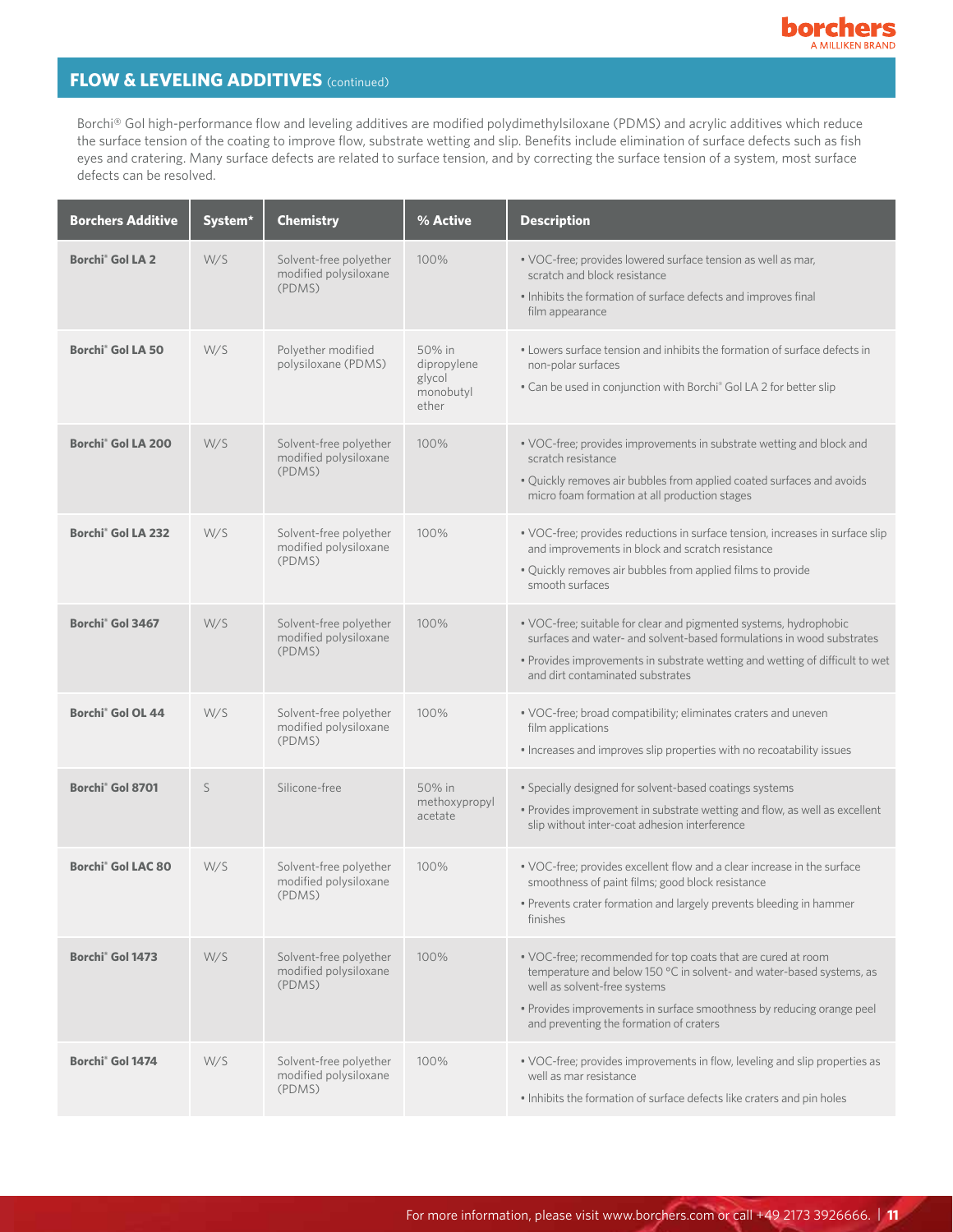#### **FLOW & LEVELING ADDITIVES** (continued)

Borchi® Gol high-performance flow and leveling additives are modified polydimethylsiloxane (PDMS) and acrylic additives which reduce the surface tension of the coating to improve flow, substrate wetting and slip. Benefits include elimination of surface defects such as fish eyes and cratering. Many surface defects are related to surface tension, and by correcting the surface tension of a system, most surface defects can be resolved.

| <b>Borchers Additive</b>      | System <sup>*</sup> | <b>Chemistry</b>                                          | % Active                  | <b>Description</b>                                                                                                                                                                                             |
|-------------------------------|---------------------|-----------------------------------------------------------|---------------------------|----------------------------------------------------------------------------------------------------------------------------------------------------------------------------------------------------------------|
| Borchi <sup>®</sup> Gol H 250 | S                   | Phenyl modified<br>polysiloxane<br>(PDMS)                 | 50% in xylene/<br>butanol | • Provides improvements in leveling of baking enamels<br>• Stable up to 250 °C                                                                                                                                 |
| Borchi <sup>®</sup> Gol PL    | S                   | Solvent-free phenyl<br>modified<br>polysiloxane (PDMS)    | 100%                      | . VOC-free; eliminates craters and other surface defects characterized by<br>poor flow in can and coil coatings; stable up to 300 °C<br>. Effective flow promoter and compatible with numerous organic binders |
| Borchi <sup>®</sup> Gol M 51  | S                   | Polyether modified<br>polysiloxane (PDMS)                 | 100%                      | . VOC-free; provides reductions in surface tension and enhanced flow<br>• Counteracts surface defects caused by silicone-based additives                                                                       |
| Borchi <sup>®</sup> Gol LA 6  | S                   | Polyether modified<br>polysiloxane (PDMS)                 | 12% in xylene             | . Provides enhanced substrate wetting, lowered surface tension and block<br>and slip resistance<br>. Inhibits the formation of surface defects                                                                 |
| Borchi® Gol OL 17             | W/S                 | Solvent-free polyether<br>modified polysiloxane<br>(PDMS) | 100%                      | • VOC-free; universal flow promoter with very good compatibility<br>• Improves slip and prevents cratering                                                                                                     |

## **DEFOAMERS**

Borchers® AF and Borchi® Gol high-performance defoamers are modified polydimethylsiloxane (PDMS) and non-silicone defoamers designed for water- and solvent-based systems. Benefits include foam elimination during the production process (pumping, stirring and grinding) as well as during application by brushing, rolling and spraying.

| <b>Borchers Additive</b>             | System <sup>*</sup> | <b>Chemistry</b>                                       | % Active               | <b>Description</b>                                                                                                                                                                                 |
|--------------------------------------|---------------------|--------------------------------------------------------|------------------------|----------------------------------------------------------------------------------------------------------------------------------------------------------------------------------------------------|
| <b>Borchi<sup>®</sup></b> Gol LA 200 | W/S                 | Polyether modified<br>polysiloxane                     | 100%                   | • VOC-free; provides improvements in substrate wetting and block and<br>scratch resistance<br>• Supports quick air release of entrapped air in the surface during application                      |
| <b>Borchers<sup>®</sup></b> AF 1171  | W/S                 | Modified<br>polysiloxane with<br>hydrophobic particles | >98%                   | • Prevents foaming during paint production<br>• Particularly suitable for millbase defoaming for aqueous decorative and general<br>industrial coatings                                             |
| <b>Borchers<sup>®</sup></b> AFT      | W/S                 | Silicone-free tri-n-<br>butyl phosphate                | N/A                    | • Destroys foam and prevents foam formation<br>• Suitable for pigment pastes and highly filled systems, as well as improving<br>wettability of adhesives                                           |
| Borchers <sup>®</sup> AF 1270        | S                   | Fluorinated organo-<br>modified<br>polysiloxane        | 2% in butyl<br>acetate | . Recommended for solvent-based epoxies, unsaturated polyesters, two-<br>component polyurethane systems, alkyds and UV systems<br>• Supports fast air release of entrapped air on the film surface |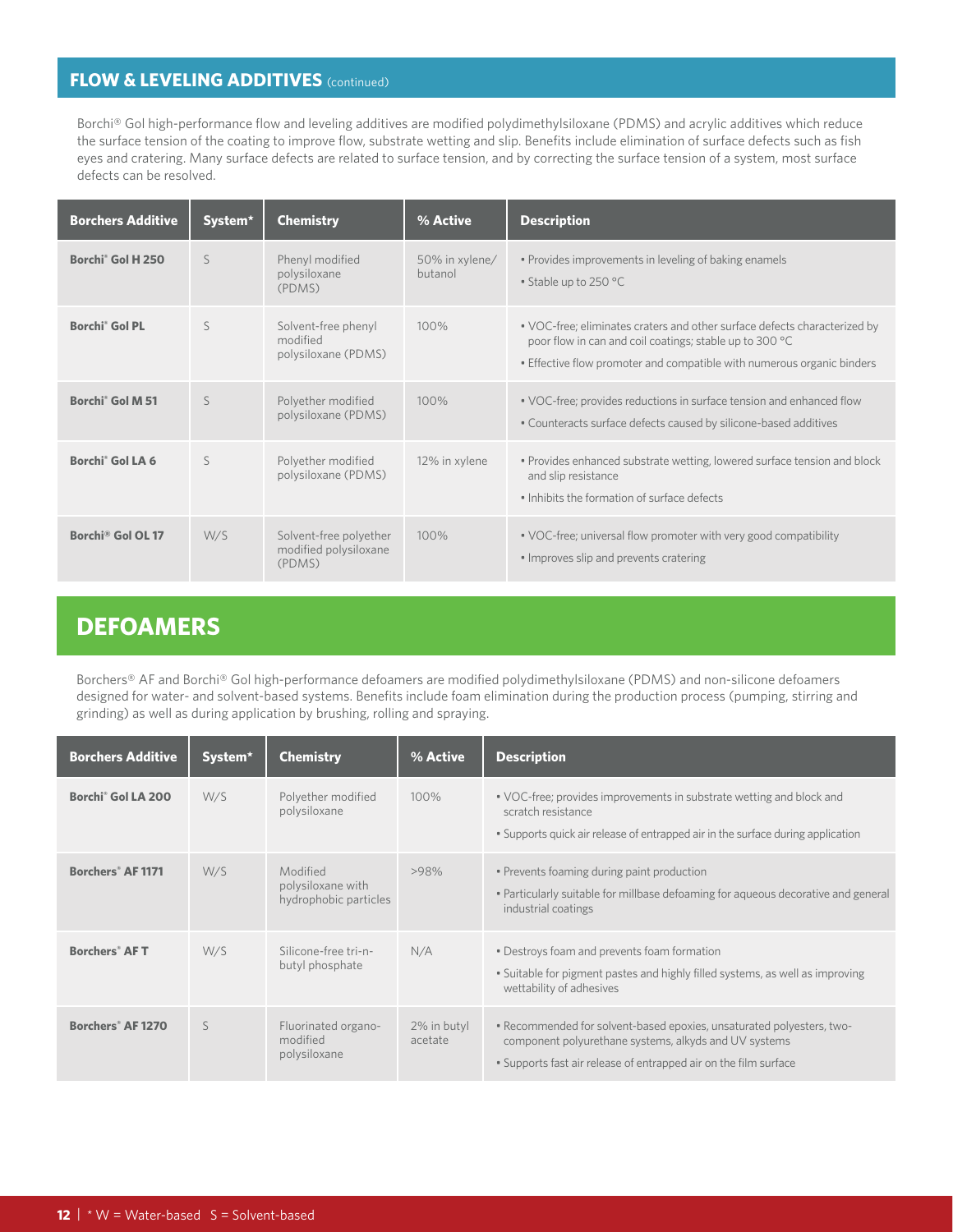

#### **DEFOAMERS** (continued)

Borchers® AF and Borchi® Gol high-performance defoamers are modified polydimethylsiloxane (PDMS) and non-silicone defoamers designed for water- and solvent-based systems. Benefits include foam elimination during the production process (pumping, stirring and grinding) as well as during application by brushing, rolling and spraying.

| <b>Borchers Additive</b>     | System <sup>*</sup> | <b>Chemistry</b>                                                | % Active                                   | <b>Description</b>                                                                                                                                                                                           |
|------------------------------|---------------------|-----------------------------------------------------------------|--------------------------------------------|--------------------------------------------------------------------------------------------------------------------------------------------------------------------------------------------------------------|
| Borchi <sup>®</sup> Gol E2   | S                   | Silicone-free<br>hydrocarbon resins                             | 100%                                       | • Helps eliminate flow defects and craters caused by air entrapment<br>• Benefits shown in thick film application for air release                                                                            |
| Borchi <sup>®</sup> Gol 0011 | $\varsigma$         | Polysiloxane<br>modified<br>preparation of<br>fatty acid esters | $100\%$                                    | • Reduces pigment floating and provides barrier properties to cured film<br>• Suitable for high-build systems; can be used in combination with Borchi® Gol<br>E2 in epoxies for improved flow and deaeration |
| Borchi <sup>®</sup> Gol 1470 | $\varsigma$         | Silicone-free<br>solution of<br>foam destroying<br>polymers     | 37% in<br>aromatic<br>petroleum<br>solvent | • Helps eliminate flow defects and craters caused by air entrapment<br>• Can be used in solvent-free and solvent-based one- and two-component<br>industrial coatings and sealants                            |

# **CATALYSTS**

Metal carboxylates for urethanes.

| <b>Product Name</b>                                    | <b>Metal</b> | <b>Description</b>                                                                                                                                                                                                                                                 |
|--------------------------------------------------------|--------------|--------------------------------------------------------------------------------------------------------------------------------------------------------------------------------------------------------------------------------------------------------------------|
| <b>Polyurethane</b>                                    |              |                                                                                                                                                                                                                                                                    |
| <b>Borchers</b> <sup>®</sup> LH 10                     | 1,8% Sn      | • Specially designed for water-based two-component polyurethane coatings<br>• Accelerates the cross-linking process and improves the drying of chemically curing systems                                                                                           |
| Borchi <sup>®</sup> Kat 28                             | 28% Sn       | · Tin catalyst based on synthetic monocarboxylic acids; catalyst for one- and two-component reactions; for coatings and<br>polyurethane foams; for the synthesis of (unsaturated) polyesters, for silicones and urethane alkyds                                    |
| Borchi <sup>®</sup> Kat 315 EU                         | 16% Bi       | • Solvent-free; specially designed for one- and two-component polyurethane systems and RTV silicones<br>• Accelerates the chemical reaction between the polyol and isocyanate component of polyurethane foam systems                                               |
| Borchi <sup>®</sup> Kat 24                             | 24% Bi       | · Solvent-free; specially designed for one- and two-component polyurethane systems<br>• Accelerates the chemical reaction between the alcohol and isocyanate component of polyurethane coatings systems,<br>thus allowing optimum control of the drying properties |
| <b>Octa-Soligen<sup>®</sup> Cobalt 6</b><br>(xylene)   | $6\%$ Co     | • Cobalt catalyst; accelerator for polyester systems; dissolved in xylene                                                                                                                                                                                          |
| <b>Octa-Soligen<sup>®</sup> Cobalt 10</b><br>(xylene)  | $10\%$ Co    | • Cobalt catalyst; accelerator for polyester systems; dissolved in xylene                                                                                                                                                                                          |
| <b>Octa-Soligen<sup>®</sup> Cobalt 12</b><br>(xylene)  | 12% Co       | • Cobalt catalyst; accelerator for polyester systems; dissolved in xylene                                                                                                                                                                                          |
| <b>Borchers<sup>®</sup> Deca Cobalt 10</b><br>(xylene) | 10% Co       | • Cobalt catalyst; accelerator for polyester systems; dissolved in xylene                                                                                                                                                                                          |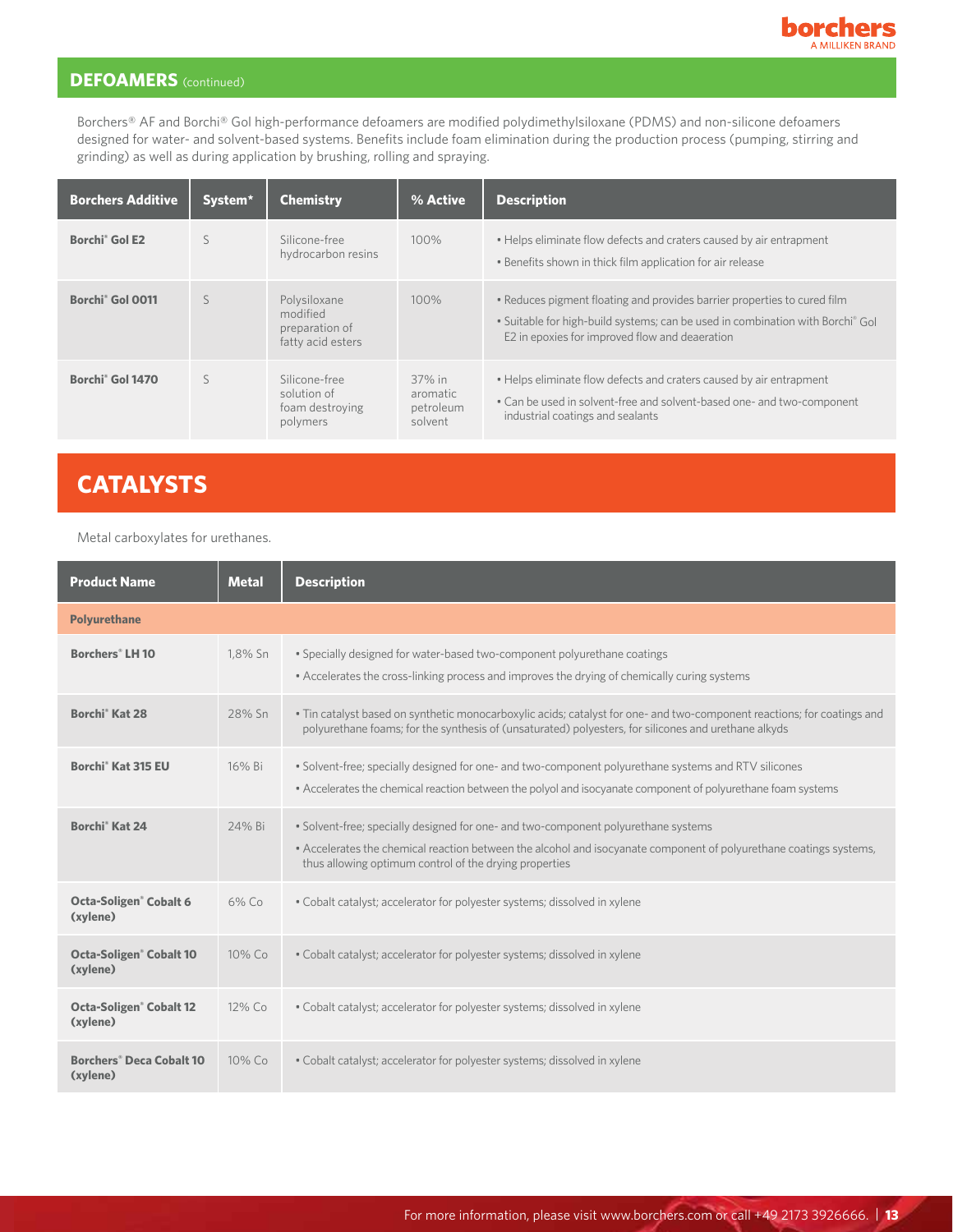#### **CATALYSTS** (continued)

Metal carboxylates for urethanes.

| <b>Product Name</b>                       | <b>Metal</b> | <b>Description</b>                                                                                                                                                                                                                                                                                                                                               |
|-------------------------------------------|--------------|------------------------------------------------------------------------------------------------------------------------------------------------------------------------------------------------------------------------------------------------------------------------------------------------------------------------------------------------------------------|
| <b>Borchers<sup>®</sup> Deca Copper 8</b> | 8% Cu        | • Copper neodecanoate dissolved in white spirit; provides longer processing time and lowers the exothermic peak of<br>unsaturated polyester formulations                                                                                                                                                                                                         |
| 15% Potassium<br>Hex-Cem <sup>®</sup> EU  | 15% K        | . Specially designed for unsaturated polyesters and pot life stabilizers for two-component polyurethane systems<br>• Potassium 2-ethylhexanoate dissolved in diethylene diglycol which combined with cobalt supports the accelerating<br>effect and discoloration of unsaturated polyesters dissolved in styrene, ultimately requiring less cobalt in the system |
| Borchi <sup>®</sup> Kat 15                | 15% Zn       | . Tin-free catalyst based on pure zinc neodecanoate with moderate reactivity for environmentally friendly solvent-based<br>one- and two-component polyurethane coatings and other chemical systems<br>· Diluted in dearomatized white spirit                                                                                                                     |
| Borchi <sup>®</sup> Kat 0761              | 15% Zn       | . Tin-free catalyst based on pure zinc neodecanoate with moderate reactivity for environmentally friendly solvent-based<br>one- and two-component polyurethane coatings and other chemical systems<br>. Diluted in fatty ester                                                                                                                                   |
| Borchi <sup>®</sup> Kat 22                | 22% Zn       | . Tin-, VOC- and solvent-free metal carboxylate-based catalyst with moderate reactivity for solvent-based and solvent-<br>free one- and two-component polyurethane coatings and chemical synthesis                                                                                                                                                               |
| Borchi <sup>®</sup> Kat 0243              | Bi, Li       | • Tin-, VOC- and solvent-free catalyst based on a combination of metal carboxylates for polyurethane reactions<br>. Especially for solvent-based and solvent-free one- and two-component polyurethane clear coats and two-component<br>polyurethane adhesives as well as for the modification of silicones                                                       |
| Borchi <sup>®</sup> Kat 0244              | Bi, Zn       | • Tin-, VOC- and solvent-free catalyst based on a combination of metal carboxylates for polyurethane reactions<br>. Especially for solvent-based and solvent-free one- and two-component polyurethane clear coats and<br>two-component polyurethane adhesives                                                                                                    |
| Borchi <sup>®</sup> Kat 0245              | Zn, Ca       | . Tin-free metal carboxylate-based catalyst with moderate activity esp. for solvent-based pigmented one- and two-<br>component polyurethane coatings<br>· Dissolved in xylene                                                                                                                                                                                    |

# **MOISTURE SCAVENGERS**

Additive OF and Additive TI are 100% active moisture scavenger products. Benefits include improved storage stability and dehydrating pigments, fillers and solvents in the production process of 1K and 2K polyurethane systems.

| <b>Borchers Additive</b> | System <sup>*</sup> | <b>Chemistry</b>                 | % Active | <b>Description</b>                                                                                                                                                                                                                            |
|--------------------------|---------------------|----------------------------------|----------|-----------------------------------------------------------------------------------------------------------------------------------------------------------------------------------------------------------------------------------------------|
| <b>Additive OF</b>       |                     | Triethyl ortho<br>formate        | 100%     | • Eliminates moisture in solvent-based one- and two-component polyurethane<br>coatings during shelf life<br>• Compatible with most polyol and isocyanate components                                                                           |
| <b>Additive TI</b>       |                     | P-toluene sulfonyl<br>isocyanate | 100%     | • Removes moisture introduced with solvents, pigments and fillers in one- and two-<br>component polyurethane systems in production<br>• Low viscosity, monofunctional isocyanate which chemically reacts with water to<br>form an inert amide |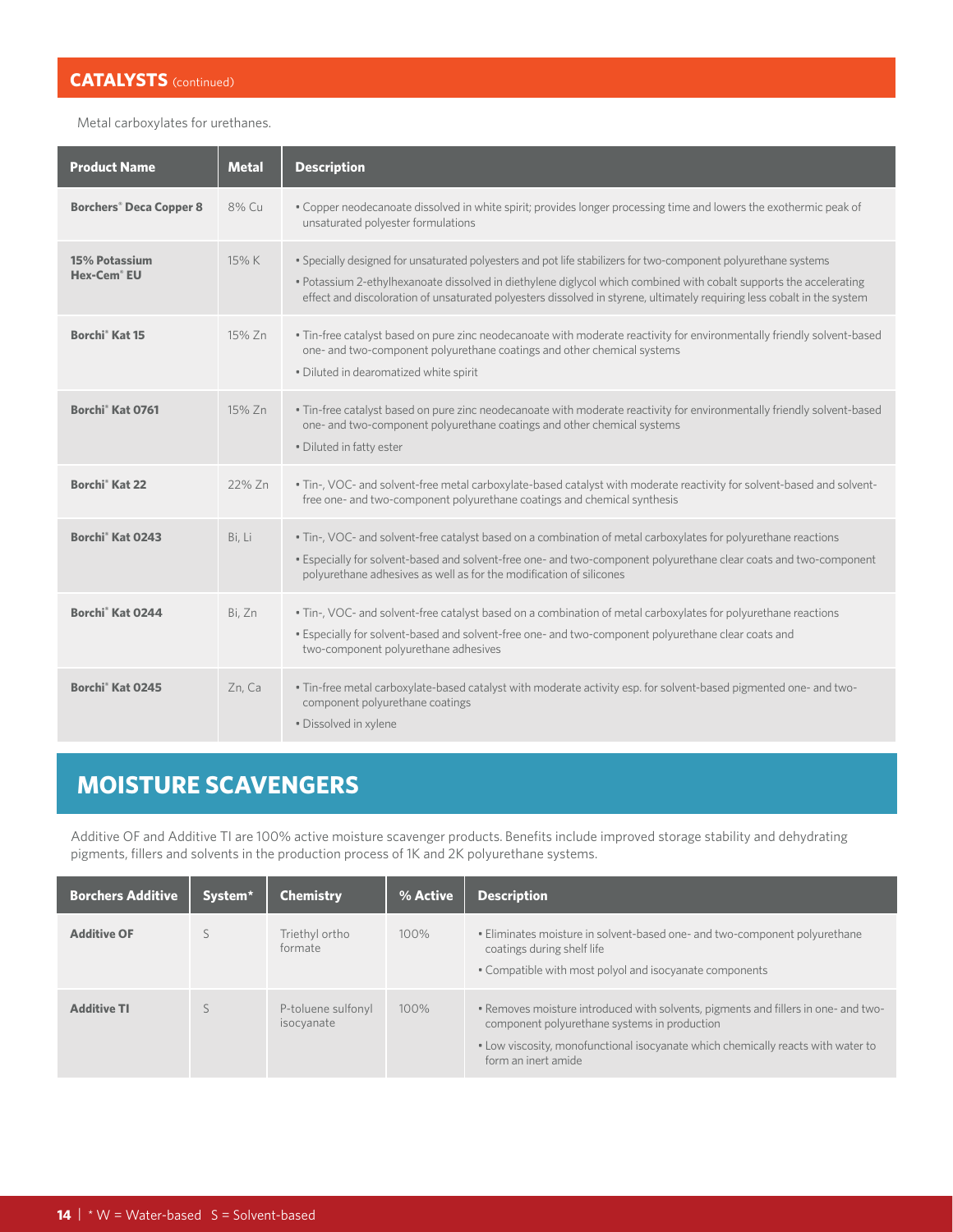

# **SPECIALTIES**

The specialties line of additives contains essential products for coatings formulations. These include, among others: adhesion promoters, pot life stabilizers and nano-silica dispersions.

| <b>Borchers Additive</b>             | System* | <b>Chemistry</b>                                            | % Active                                | <b>Description</b>                                                                                                                                                                                                                                                                                                           |
|--------------------------------------|---------|-------------------------------------------------------------|-----------------------------------------|------------------------------------------------------------------------------------------------------------------------------------------------------------------------------------------------------------------------------------------------------------------------------------------------------------------------------|
| <b>Adhesion Promoters</b>            |         |                                                             |                                         |                                                                                                                                                                                                                                                                                                                              |
| <b>Borchi<sup>®</sup></b> Gen HMP-F  | W/S     | Oil-free polyester<br>resin                                 | 80% in solvent<br>mixture               | . Recommended for baking finishes in water- and solvent-based systems<br>. Improves adhesion to metal in reactive coatings                                                                                                                                                                                                   |
| <b>Borchi<sup>®</sup></b> Gen HE     | S       | Oil-free polyester<br>resin                                 | 60% active<br>in xylene                 | · Recommended for baking finishes in solvent-based systems<br>. Improves adhesion and long-term elasticity of coatings on metal substrates<br>and adhesion of metallic pigments in paints                                                                                                                                    |
| <b>Anti-Blocking Agents</b>          |         |                                                             |                                         |                                                                                                                                                                                                                                                                                                                              |
| Borchi <sup>®</sup> Coll 10          | W       | Colloidal<br>dispersion<br>of silica                        | 30% in water                            | · Particle size 9 nm<br>. Best transparency and effectiveness; maximum matting effect; improves<br>surface hardness at low film builds                                                                                                                                                                                       |
| Borchi <sup>®</sup> Coll 20          | W       | Colloidal<br>dispersion<br>of silica                        | 30% in water                            | · Particle size 18 nm<br>. Low matting effect; improves surface hardness at low film builds                                                                                                                                                                                                                                  |
| <b>Pot Life Stabilizers</b>          |         |                                                             |                                         |                                                                                                                                                                                                                                                                                                                              |
| <b>Regulator ZL</b>                  | S       | Acidic cation<br>exchanger                                  | N/A                                     | . Highly acidic cation exchanger specially designed for solvent-free two-<br>component polyurethane paints<br>• Alkaline fillers may (by catalytic action) shorten the application time of<br>solvent-free two-component polyurethane systems - Regulator ZL can be<br>added as cation exchanger in order to counteract this |
| <b>Anticorrosive</b>                 |         |                                                             |                                         |                                                                                                                                                                                                                                                                                                                              |
| <b>Bayoxide<sup>®</sup> Z active</b> | W/S     | Zinc Oxide                                                  | 100%                                    | . Increases through drying for additives and topcoats and improves corrosion<br>protection behavior and hardness<br>• Reduces yellowing                                                                                                                                                                                      |
| <b>Composite Additives</b>           |         |                                                             |                                         |                                                                                                                                                                                                                                                                                                                              |
| Borchi <sup>®</sup> A-111 EU         | S       | Silicone-free<br>solution<br>of foam destroying<br>polymers | 38% in aromatic<br>petroleum<br>solvent | · Most effective general purpose silicone-free air release agent for unsaturated<br>polyester and vinyl ester-based composites<br>• Applications include cast polymers and gel coatings, as well as marine,<br>marine laminate and tub/shower coatings                                                                       |